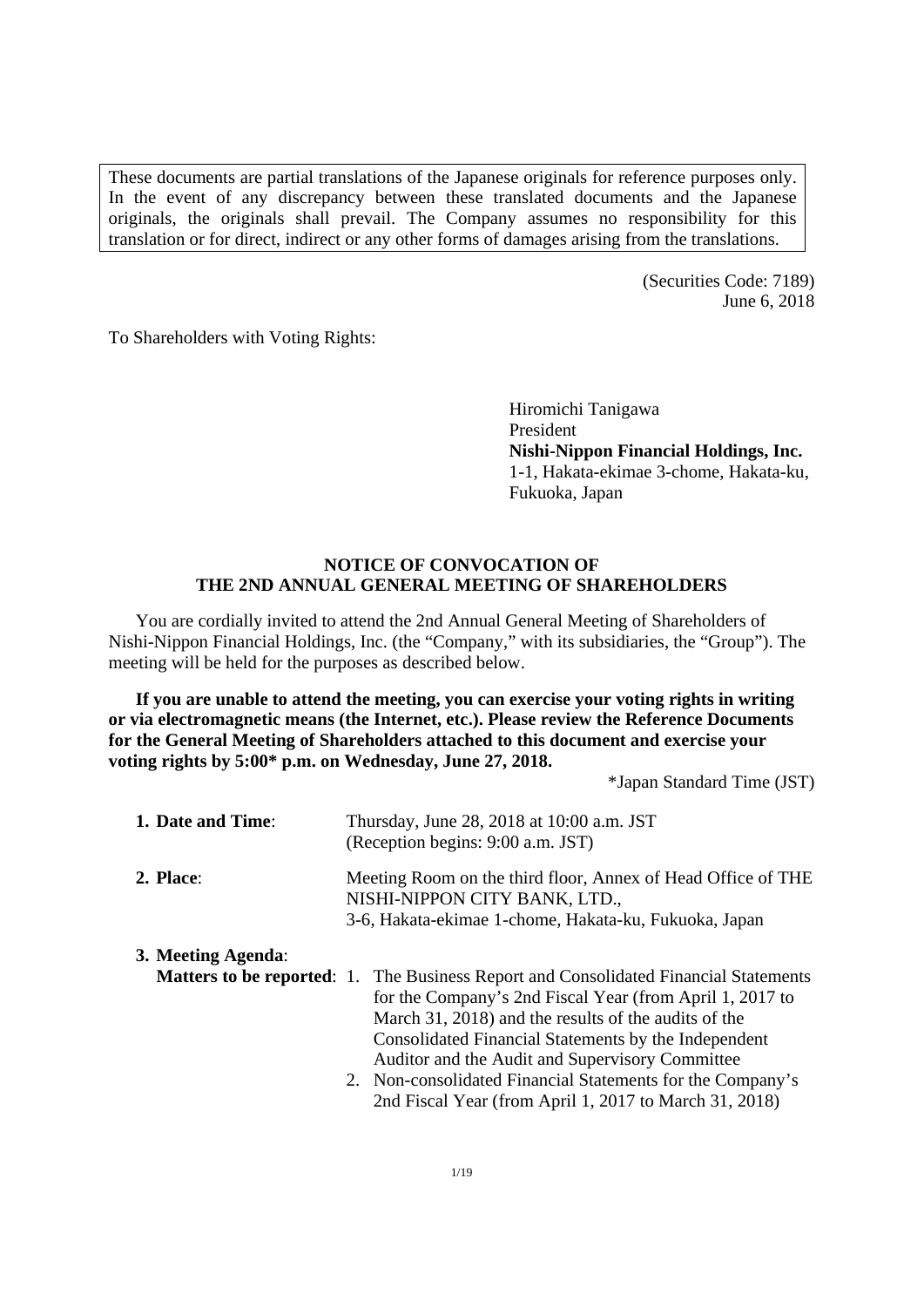**Proposals to be resolved**:

| <b>Proposal No. 1:</b> Appropriation of Surplus                                         |
|-----------------------------------------------------------------------------------------|
| <b>Proposal No. 2:</b> Election of 8 Directors (excluding those who are Audit and       |
| Supervisory Committee members)                                                          |
| <b>Proposal No. 3:</b> Election of 4 Directors who are Audit and Supervisory            |
| Committee members                                                                       |
| <b>Proposal No. 4:</b> Election of 1 Director who is a substitute Audit and Supervisory |
| Committee member                                                                        |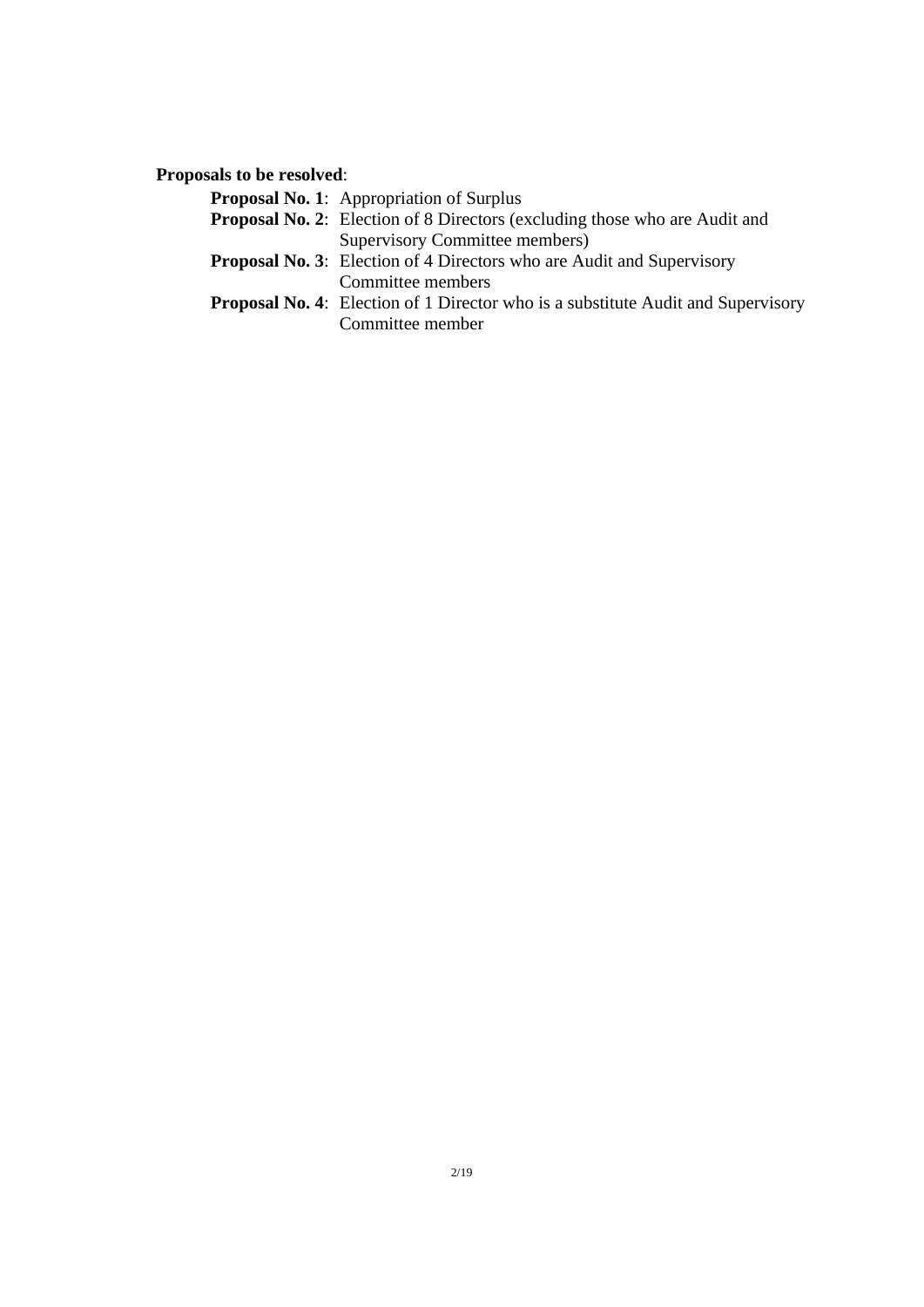#### **Instructions for Exercise of Voting Rights**:

#### **If attending the General Meeting of Shareholders**

#### **Date and time of the General Meeting of Shareholders:**

### **Thursday, June 28, 2018 at 10:00 a.m. JST**

(The reception is scheduled to begin at 9:00 a.m. JST)

Please submit the enclosed Voting Rights Exercise Form at the reception desk on the day of the meeting for identification.

For resource-saving, please bring your own copy of this notice of convocation.

### **If not attending the General Meeting of Shareholders**

## **Exercise of Voting Rights by Mail (in Writing)**

## **Exercise deadline: Arrival by Wednesday, June 27, 2018 at 5:00 p.m. JST**

Voting rights may be exercised by mail. Please review the "Reference Documents for the General Meeting of Shareholders" , indicate your vote for or against the proposals on the Voting Rights Exercise Form, and return it.

## **Exercise of Voting Rights via the Internet, etc.**

# **Exercise deadline: By Wednesday, June 27, 2018 at 5:00 p.m. JST**

## **Voting website: https://www.e-sokai.jp**

Please access the voting website on the Internet, follow the instructions on the voting website, and indicate your vote for or against the proposals.

If you vote both in writing and via the Internet, only your vote placed via the Internet will be valid. Additionally, if you submit your vote multiple times via the Internet, only the last vote will be valid.

#### **End**

 Among the documents to be provided with this notice of convocation, "the Systems to Secure the Appropriateness of Operations" of the Business Report, the "Consolidated Statement of Changes in Net Assets" of the Consolidated Financial Statements, Notes to the Consolidated Financial Statements, "Non-consolidated Statement of Changes in Net Assets" of the Non-consolidated Financial Statements and the Notes to the Non-consolidated Financial Statements are posted on the Company's website (http://www.nnfh.co.jp/) in accordance with laws and regulations as well as Article 17 of the Articles of Incorporation of the Company. Therefore, they are not included in the Attached Documents to this Notice of Convocation of the Annual General Meeting of Shareholders.

Accordingly, the Attached Documents to this Notice of Convocation of the Annual General Meeting of Shareholders include only part of the Consolidated Financial Statements and the Non-consolidated Financial Statements which have been audited by the Independent Auditor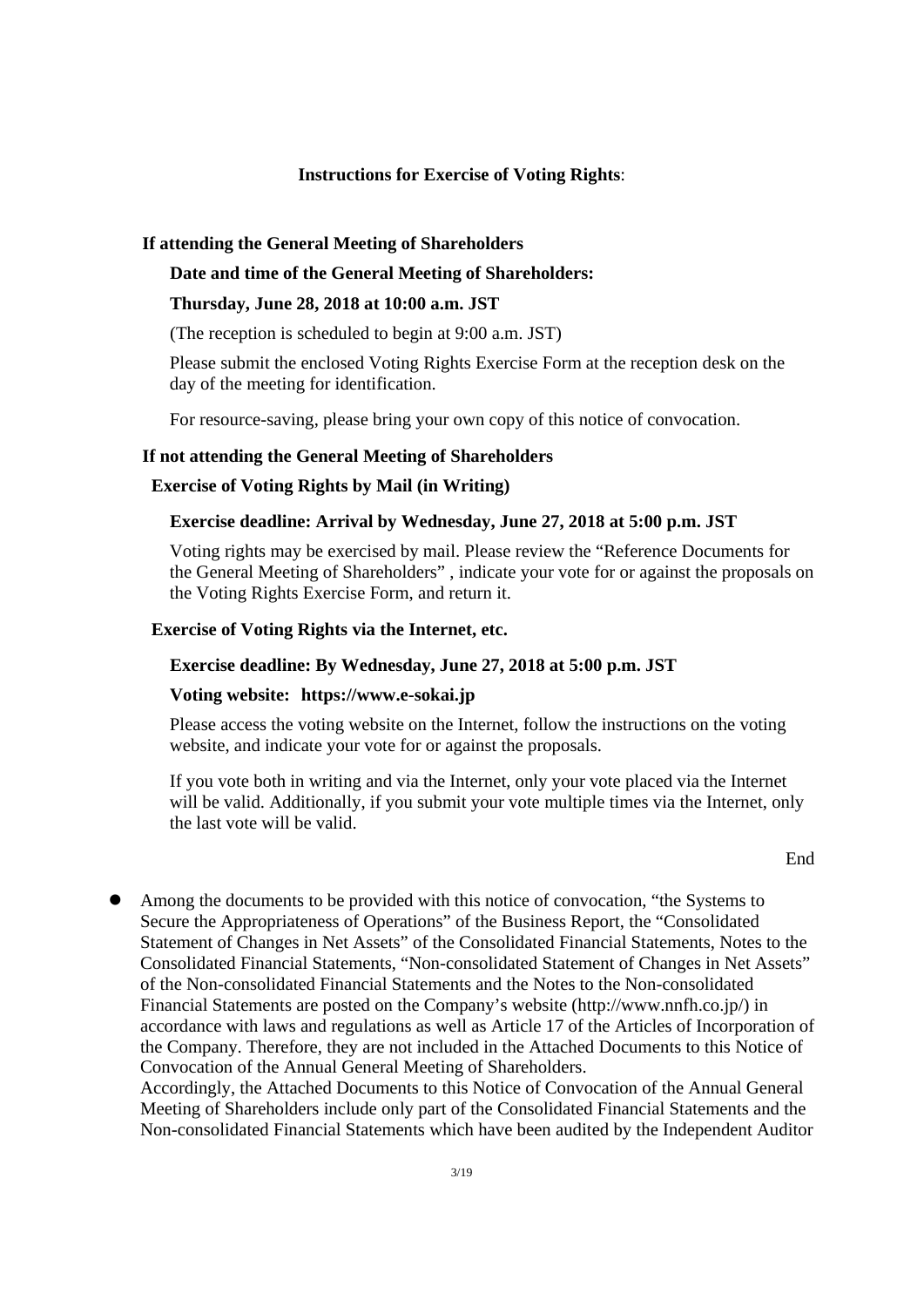and the Audit and Supervisory Committee during the course of preparation of the Independent Auditor's Report and the Audit Report, respectively.

 Any correction to the Reference Documents for the General Meeting of Shareholders, the Business Report, the Consolidated Financial Statements and the Non-consolidated Financial Statements will be posted on the Company's website (http://www.nnfh.co.jp/).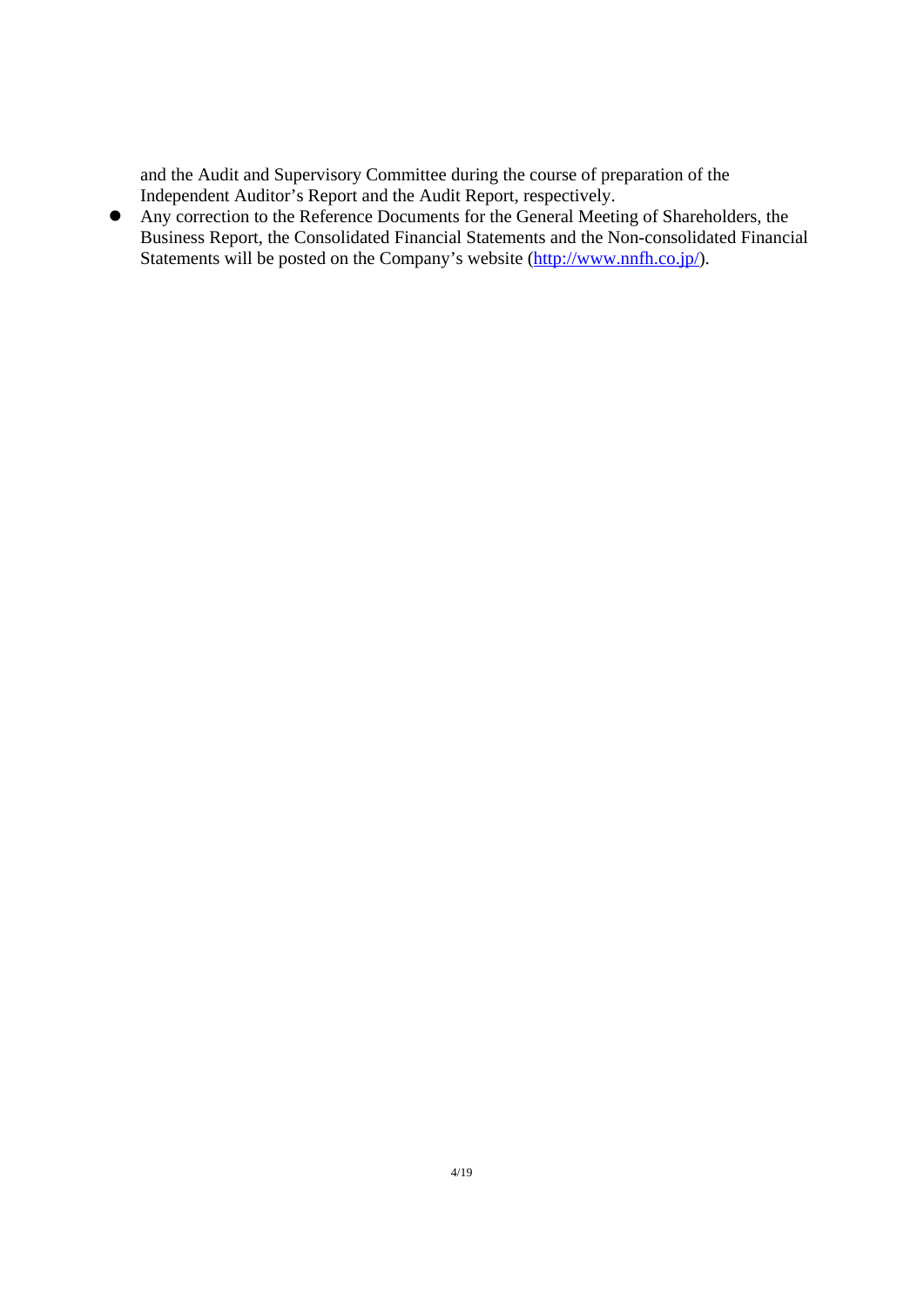# **Reference Documents for the General Meeting of Shareholders**

# **Proposal No. 1:** Appropriation of Surplus

Concerning the appropriation of surplus, the Company's basic policy is to strengthen its financial standing via appropriate enrichment of internal reserves and to conduct stable and continuous dividends. In the medium term, with an annual dividend of 25 yen per share as a base, the Company aims to provide returns to shareholders equivalent to approximately 30% of the net income attributable to shareholders of the Company, and in consideration of factors such as contemporary economic trends, financial conditions, and business results forecasts, determines the returns for each fiscal year.

Based on the above policy, the Company proposes the year-end dividends for the 2nd fiscal year as follows:

Matters concerning year-end dividends

1. Kind of dividend property

Cash

2. Matters concerning the allotment of dividend property to shareholders and the total amount thereof

17.50 yen per share of common stock

The total amount dividends 2,704,142,297 yen

Furthermore, as 12.50 yen were paid per share as an interim dividend during this fiscal period, annual dividends will amount to 30.00 yen per share.

3. Effective date of the distribution of surplus

June 29, 2018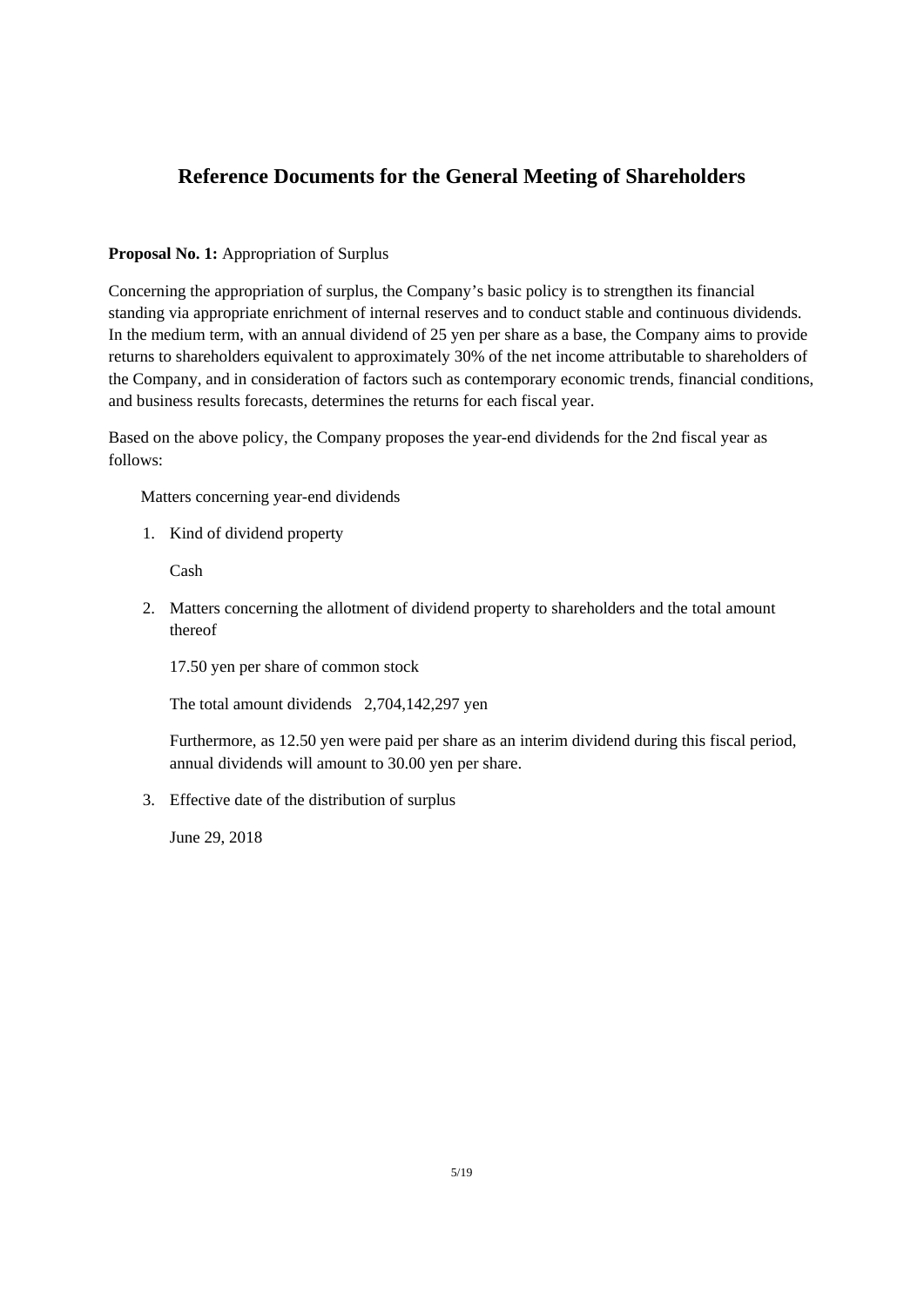**Proposal No. 2:** Election of 8 Directors (excluding those who are Audit and Supervisory Committee members)

The terms of office of all of the 9 Directors (excluding those who are Audit and Supervisory Committee members) will expire at the conclusion of this Annual General Meeting of Shareholders. It is proposed that the number of Directors be reduced by one to further streamline the management structure and 8 Directors (excluding those who are Audit and Supervisory Committee members) be elected.

| No. | Name<br>(Date of birth)                                          | Past experience, positions and responsibilities at the Company<br>(significant concurrent positions)                                                                              | Number of shares of the<br>Company held                                                                                                                                                                                                                                                                                                                                                                                                                                                                                                                                                                                                                                                                                                                                           |                |
|-----|------------------------------------------------------------------|-----------------------------------------------------------------------------------------------------------------------------------------------------------------------------------|-----------------------------------------------------------------------------------------------------------------------------------------------------------------------------------------------------------------------------------------------------------------------------------------------------------------------------------------------------------------------------------------------------------------------------------------------------------------------------------------------------------------------------------------------------------------------------------------------------------------------------------------------------------------------------------------------------------------------------------------------------------------------------------|----------------|
| 1   | Isao Kubota<br>(Dec. 6, 1942)<br>75 years old<br>[Reappointment] | Apr. 1966<br>Jun. 1995<br>Jul. 1997<br>Jul. 1999<br>Sep. 2000<br>Jul. 2002<br>May 2006<br>Jun. 2006<br>Jun. 2014<br>Oct. 2016<br>(Significant concurrent positions)<br>BANK, LTD. | Joined the Ministry of Finance<br>Director General of the Customs and Tariff<br>Bureau, the Ministry of Finance<br>Deputy Vice Minister of Director-General's<br>Secretariat, the National Land Agency<br>Administrative Vice-Minister, the National<br>Land Agency<br>Vice-president, Urban Development<br>Corporation<br>Chairman, Lone Star Japan Acquisitions, LLC<br>Joined THE NISHI-NIPPON CITY BANK,<br>LTD. (the "Bank")<br>Advisor, the Bank<br>President (Representative Director), the Bank<br>Chairman (Representative Director), the Bank<br>(current position)<br>Chairman (Representative Director), the<br>Company<br>(current position)<br>Chairman (Representative Director), THE NISHI-NIPPON CITY<br>Chairman of Fukuoka Association of Corporate Executives | $2.000$ shares |
|     |                                                                  | [Reasons for nomination as a candidate for director]                                                                                                                              | Since taking office as president in 2006 at THE NISHI-NIPPON CITY BANK, LTD., a bank of the Group, Mr. Isao<br>Kubota has contributed to the performance improvement of the bank by exercising strong leadership, as well as<br>overcoming various issues in connection with the merger, paying off public funds and adopting core-banking system<br>shared by regional banks. Additionally, he was appointed chairman of the Company in October 2016. The Company<br>nominates him as a candidate for director as he has been judged to be a person who can contribute to the Company's<br>management from his experience, capability, personality and knowledge as a top-level executive.                                                                                       |                |

The candidates are as follows: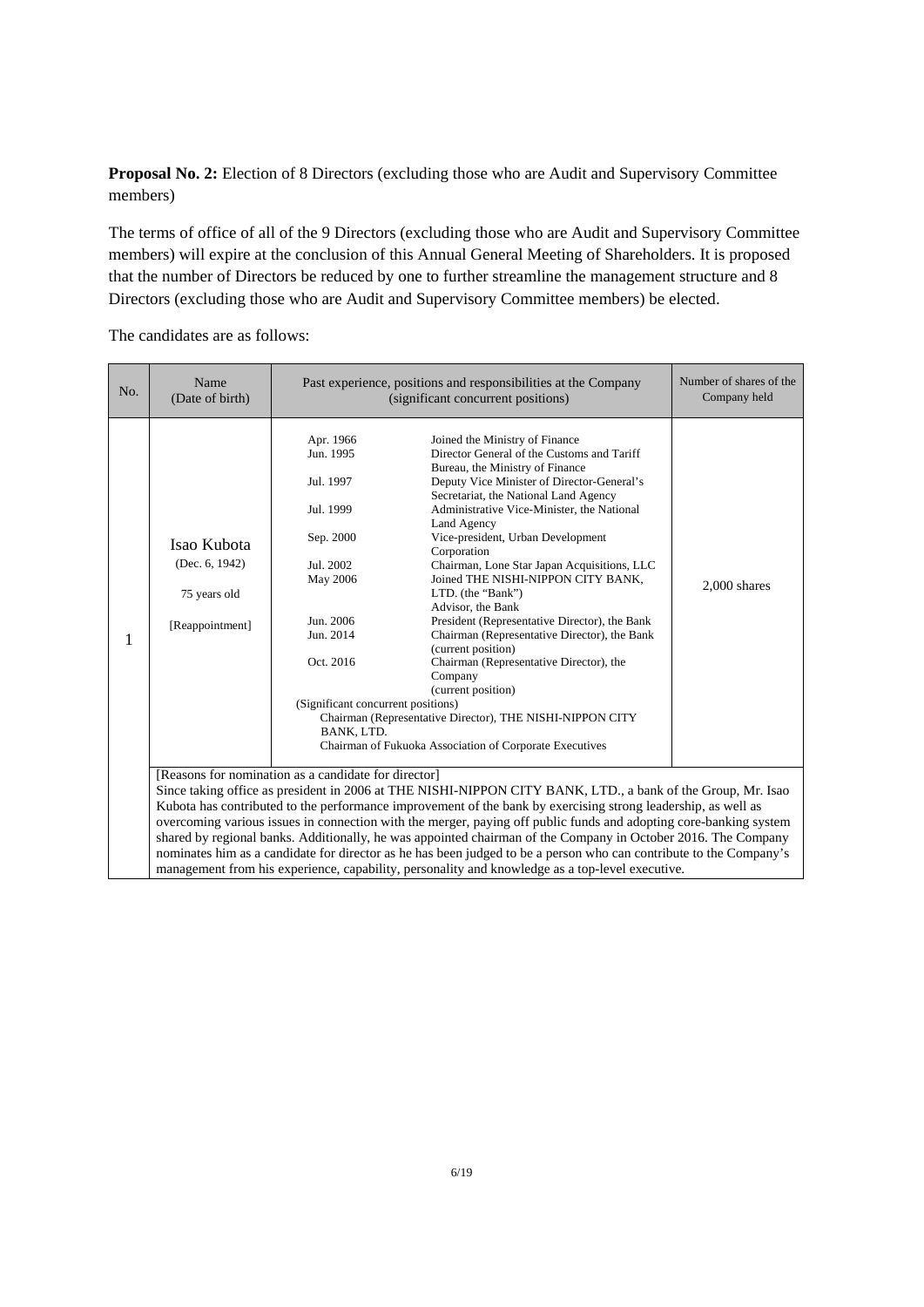| No. | Name<br>(Date of birth)                                                     |                                                                                                                                                                                                           | Past experience, positions and responsibilities at the Company<br>(significant concurrent positions)                                                                                                                                                                                                                                                                                                                                                                                                                                                                                                                                                                                                                                                                                                                                                                                                                                                                                                  | Number of shares of the<br>Company held |
|-----|-----------------------------------------------------------------------------|-----------------------------------------------------------------------------------------------------------------------------------------------------------------------------------------------------------|-------------------------------------------------------------------------------------------------------------------------------------------------------------------------------------------------------------------------------------------------------------------------------------------------------------------------------------------------------------------------------------------------------------------------------------------------------------------------------------------------------------------------------------------------------------------------------------------------------------------------------------------------------------------------------------------------------------------------------------------------------------------------------------------------------------------------------------------------------------------------------------------------------------------------------------------------------------------------------------------------------|-----------------------------------------|
| 2   | Hiromichi<br>Tanigawa<br>(Jul. 17, 1953)<br>64 years old<br>[Reappointment] | Apr. 1976<br>Jun. 2005<br>Jul. 2008<br>Oct. 2008<br>May 2011<br>Jun. 2011<br>Jun. 2012<br>May 2013<br>Jun. 2013<br>May 2014<br>Jun. 2014<br>Oct. 2016<br>(Significant concurrent positions)<br>BANK, LTD. | Joined the Ministry of Finance<br>Director-General of Yokohama Customs, the<br>Ministry of Finance<br>Deputy Director-General of Minister's<br>Secretariat, the Ministry of Finance<br>Managing Director, Japan Finance Corporation<br>Joined THE NISHI-NIPPON CITY BANK,<br>LTD. (the "Bank")<br>Advisor, the Bank<br>Executive Director, the Bank<br>Representative Executive Director<br>(Representative Director), the Bank<br>Representative Executive Director<br>(Representative Director)<br>Head of Kitakyushu & Yamaguchi Region, the<br>Bank<br>Deputy President (Representative Director)<br>Head of Kitakyushu & Yamaguchi Region, the<br>Bank<br>Deputy President (Representative Director),<br>the Bank<br>President (Representative Director), the Bank<br>(current position)<br>President (Representative Director), the<br>Company (current position)<br>President (Representative Director), THE NISHI-NIPPON CITY<br>Vice Chairman of Fukuoka Association of Corporate Executives | 9,300 shares                            |
|     | level executive.                                                            | [Reasons for nomination as a candidate for director]                                                                                                                                                      | Since taking office as Director in 2011 at THE NISHI-NIPPON CITY BANK, LTD, a bank of the Group, Mr.<br>Hiromichi Tanigawa has been in charge of the bank's core operations, such as the Internal Audit Division, the<br>Corporate Risk Management & Compliance Division, the Corporate Planning Division and Head of Kitakyushu &<br>Yamaguchi Region. Since taking office as president of the bank in June 2014, he has been at the forefront of leading<br>initiatives toward improving business results of the bank. Additionally, he was appointed president of the Company<br>in October 2016. The Company nominates him as a candidate for director as he has been judged to be a person who<br>can contribute to the Company's management from his experience, capability, personality and knowledge as a top-                                                                                                                                                                                |                                         |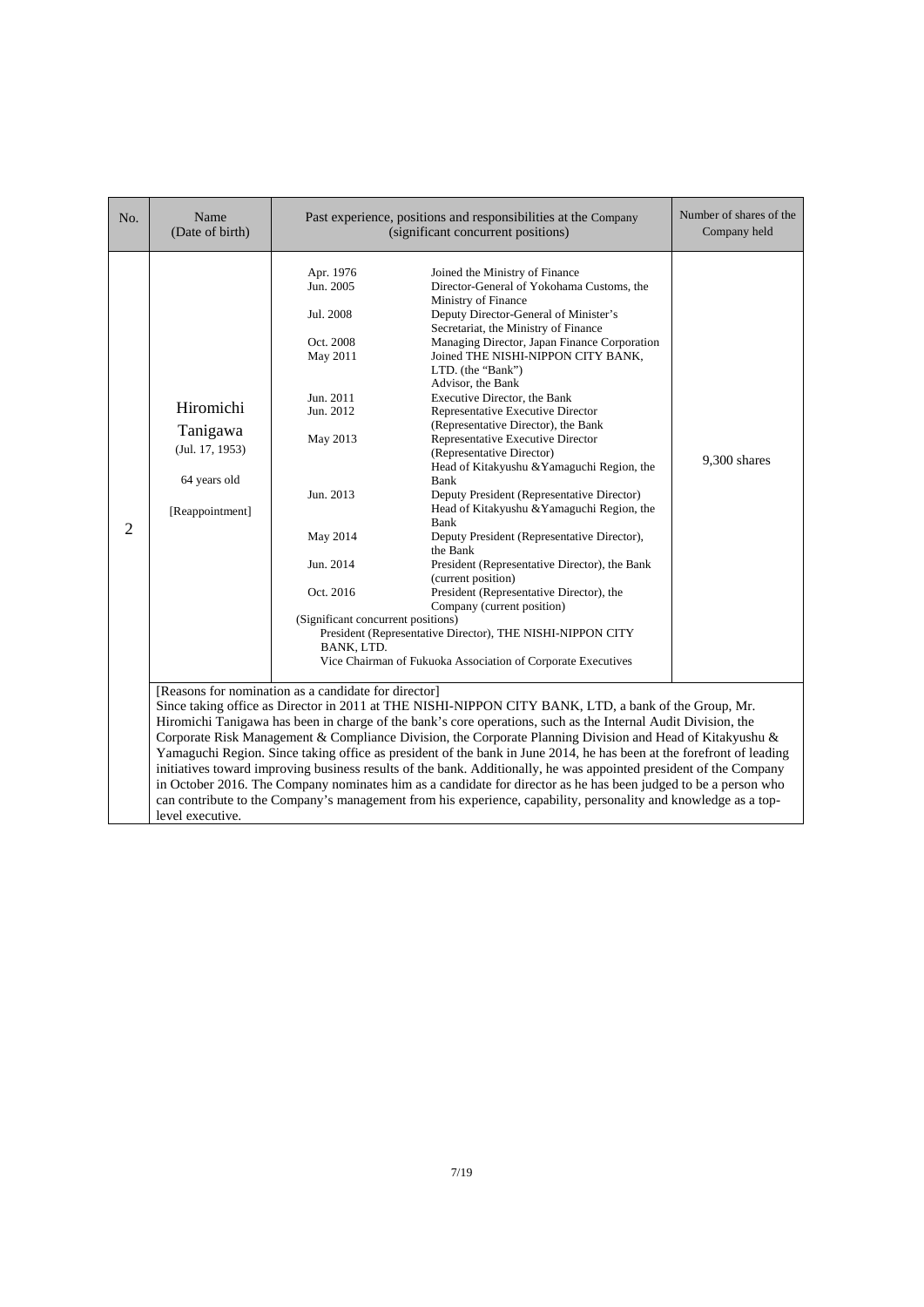| No. | Name<br>(Date of birth)                                                   |                                                                                                                                           | Past experience, positions and responsibilities at the Company<br>(significant concurrent positions)                                                                                                                                                                                                                                                                                                                                                                                                                                                                                                                                                                                                                                                                                                                                                                                                                                                                                                                                                                                                                                                                                    | Number of shares of the<br>Company held |
|-----|---------------------------------------------------------------------------|-------------------------------------------------------------------------------------------------------------------------------------------|-----------------------------------------------------------------------------------------------------------------------------------------------------------------------------------------------------------------------------------------------------------------------------------------------------------------------------------------------------------------------------------------------------------------------------------------------------------------------------------------------------------------------------------------------------------------------------------------------------------------------------------------------------------------------------------------------------------------------------------------------------------------------------------------------------------------------------------------------------------------------------------------------------------------------------------------------------------------------------------------------------------------------------------------------------------------------------------------------------------------------------------------------------------------------------------------|-----------------------------------------|
| 3   | Souichi<br>Kawamoto<br>(Sep. 19, 1957)<br>60 years old<br>[Reappointment] | Apr. 1980<br>Jun. 2008<br>May 2010<br>Jun. 2010<br>Jun. 2011<br>Jun. 2012<br>May 2014<br>Jun. 2014<br>Oct. 2014<br>Oct. 2016<br>Apr. 2018 | Joined Fukuoka SOGO Bank (Fukuoka City<br>Bank) (currently, THE NISHI-NIPPON CITY<br>BANK, LTD.) (the "Bank")<br>Director<br>Deputy Head of Kita-Kyushu Regional<br>Headquarters<br>General Manager of Kita-Kyushu Head Office<br>General Manager of Kokura Branch, the Bank<br>Director<br>Head of Kita-Kyushu General Headquarters,<br>the Bank<br><b>Managing Director</b><br>Head of Kita-Kyushu General Headquarters,<br>the Bank<br><b>Managing Director</b><br>Head of Kita-Kyushu General Headquarters,<br>the Bank<br><b>Executive Director</b><br>Head of Kita-Kyushu General Headquarters,<br>the Bank<br><b>Executive Director</b><br>Head of Kitakyushu & Yamaguchi Region, the<br>Bank<br>Deputy President (Representative Director)<br>Head of Kitakyushu & Yamaguchi Region, the<br>Bank<br>Deputy President (Representative Director)<br>Head of Kitakyushu & Yamaguchi Region<br>Regional Headquarters Management, the Bank<br>Director, the Company<br>Deputy President (Representative Director),<br>THE NISHI-NIPPON CITY BANK, LTD.<br>Head of Kitakyushu & Yamaguchi Region<br>Regional Headquarters Management<br>In charge of the Internal Audit Division, the | $1,260$ shares                          |
|     |                                                                           | Apr. 2018                                                                                                                                 | IT Strategy Division, the Operations Planning<br>& Management Division, the Bank (current<br>position)<br>Director,<br>In charge of the Internal Audit Division,<br>the Group Strategy Planning Division,<br>the Company (current position)                                                                                                                                                                                                                                                                                                                                                                                                                                                                                                                                                                                                                                                                                                                                                                                                                                                                                                                                             |                                         |
|     |                                                                           | (Significant concurrent positions)<br>CITY BANK, LTD.                                                                                     | Deputy President (Representative Director), THE NISHI-NIPPON<br>Director, DAIICHI KOUTSU SANGYO Co., Ltd.<br>Audit & Supervisory Board member, OHISHI SANGYO CO., LTD.                                                                                                                                                                                                                                                                                                                                                                                                                                                                                                                                                                                                                                                                                                                                                                                                                                                                                                                                                                                                                  |                                         |
|     | knowledge.                                                                | [Reasons for nomination as a candidate for director]                                                                                      | Since taking office as director in 2008 at THE NISHI-NIPPON CITY BANK, LTD, a bank of the Group, Mr.<br>Souichi Kawamoto has served as Head of Kitakyushu & Yamaguchi Region and has been in charge of the sales<br>divisions, and he has accumulated experience in business operations. Additionally, he was appointed director of the<br>Company in October 2016. The Company nominates him as a candidate for director as he has been judged to be a<br>person who can contribute to the Company's management from his experience, capability, personality and                                                                                                                                                                                                                                                                                                                                                                                                                                                                                                                                                                                                                       |                                         |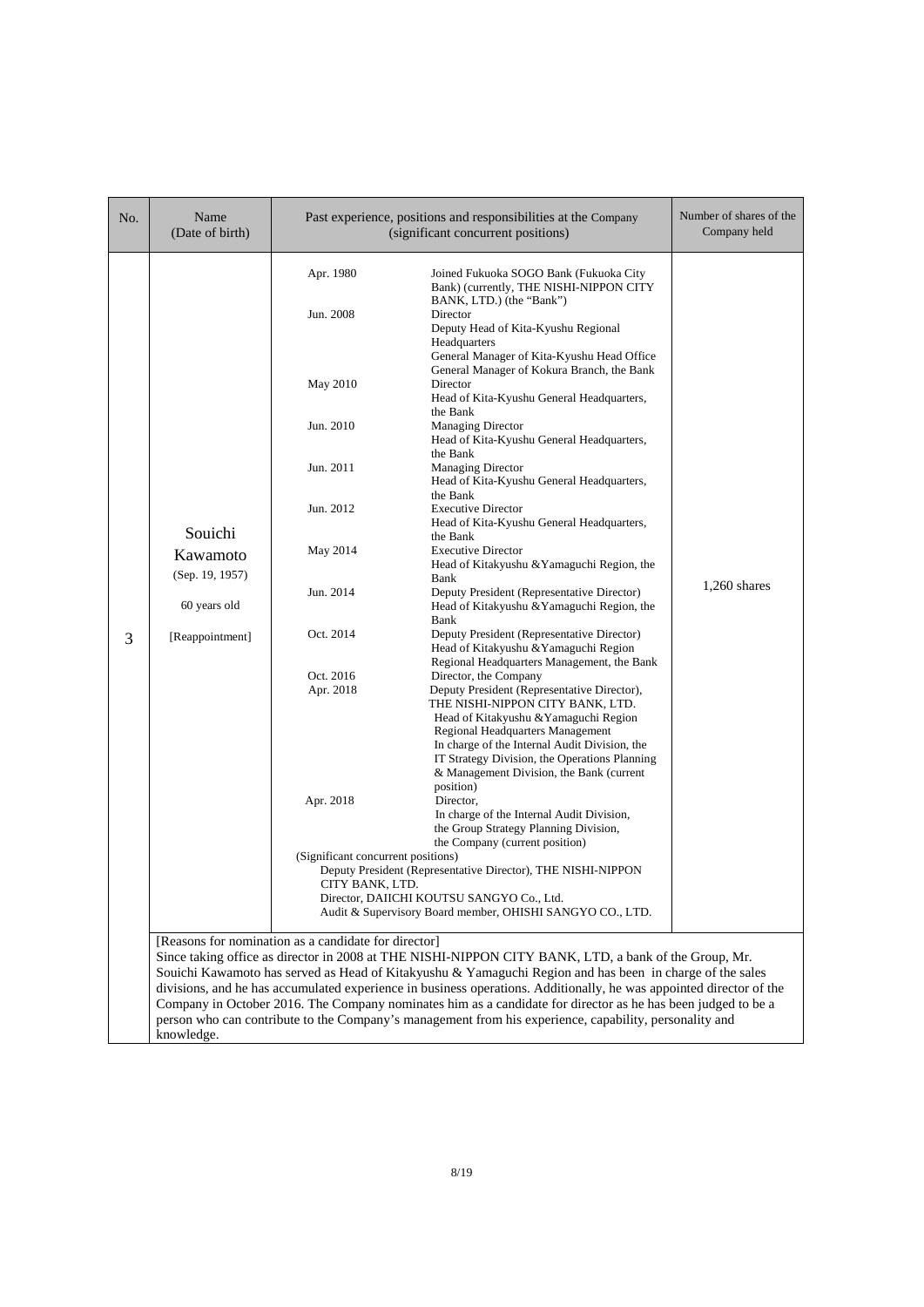| No. | Name<br>(Date of birth)                                            |                                                                                                                                                                                            | Past experience, positions and responsibilities at the Company<br>(significant concurrent positions)                                                                                                                                                                                                                                                                                                                                                                                                                                                                                                                                                                                                                 | Number of shares of<br>the Company held |
|-----|--------------------------------------------------------------------|--------------------------------------------------------------------------------------------------------------------------------------------------------------------------------------------|----------------------------------------------------------------------------------------------------------------------------------------------------------------------------------------------------------------------------------------------------------------------------------------------------------------------------------------------------------------------------------------------------------------------------------------------------------------------------------------------------------------------------------------------------------------------------------------------------------------------------------------------------------------------------------------------------------------------|-----------------------------------------|
| 4   | Kiyota Takata<br>(Jan. 5, 1954)<br>64 years old<br>[Reappointment] | Apr. 1978<br>Jun. 2007<br>May 2009<br>Jun. 2010<br>Jun. 2011<br>Jun. 2012<br>Jun. 2016<br>Oct. 2016<br>(Significant concurrent positions)<br>CITY BANK, LTD.<br>Director, PIETRO Co., Ltd. | Joined NISHI-NIPPON SOGO BANK<br>(NISHI-NIPPON BANK) (currently, THE<br>NISHI-NIPPON CITY BANK, LTD.) (the<br>"Bank")<br>Director<br>General Manager of Executive Secretariat, the<br>Bank<br>Director, the Bank<br>Managing Director, the Bank<br>Managing Director, the Bank<br>Executive Director, the Bank<br>Deputy President (Representative Director)<br>In charge of the Public Relations Division, the<br>Executive Secretariat, the Human Resources<br>Division, and the Corporate Administration<br>Division, the Bank (current position)<br>Director,<br>In charge of the Corporate Planning Division,<br>the Company (current position)<br>Deputy President (Representative Director), THE NISHI-NIPPON | 13,370 shares                           |
|     |                                                                    | [Reasons for nomination as a candidate for director]                                                                                                                                       | Since taking office as director in 2007 at THE NISHI-NIPPON CITY BANK, LTD, a bank of the Group, Mr. Kiyota<br>Takata has been in charge of the Public Relations Division, the Executive Secretariat, the Human Resources<br>Division, the Internal Audit Division and the International Business Division, and has accumulated experience in<br>business operations. Additionally, he was appointed director of the Company in October 2016. The Company<br>nominates him as a candidate for director as he has been judged to be a person who can contribute to the Company's<br>management from his experience, capability, personality and knowledge.                                                            |                                         |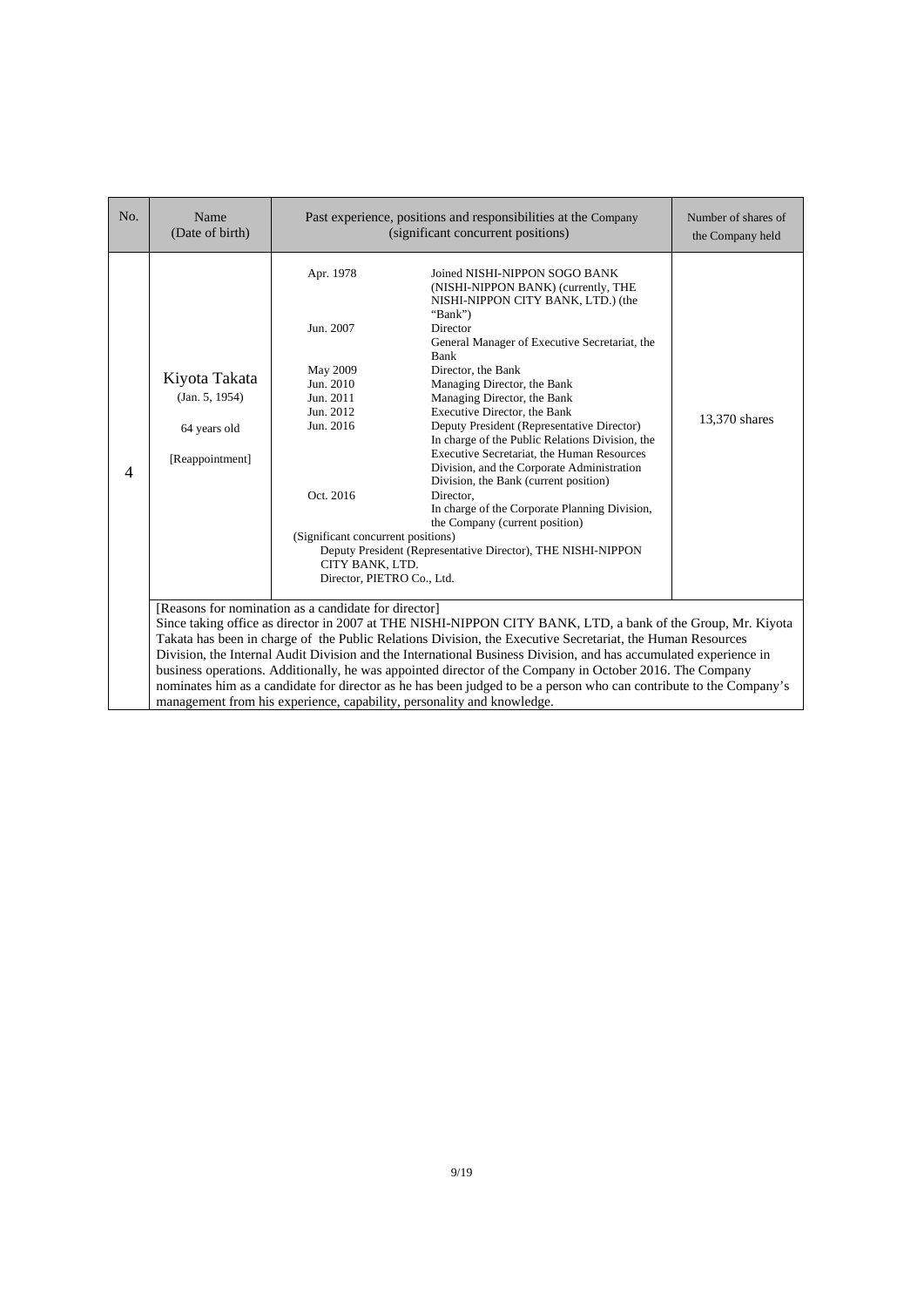| No. | Name<br>(Date of birth)                                                 | Past experience, positions and responsibilities at the Company<br>(significant concurrent positions)                         |                                                                                                                                                                                                                                                                                                                                                                                                                                                                                                                                                                                                          | Number of shares of<br>the Company held |
|-----|-------------------------------------------------------------------------|------------------------------------------------------------------------------------------------------------------------------|----------------------------------------------------------------------------------------------------------------------------------------------------------------------------------------------------------------------------------------------------------------------------------------------------------------------------------------------------------------------------------------------------------------------------------------------------------------------------------------------------------------------------------------------------------------------------------------------------------|-----------------------------------------|
| 5   | Shigeru Urayama<br>(Apr. 25, 1953)<br>65 years old<br>[New appointment] | Apr. 1977<br>Jun. 2007<br>Jun. 2008<br>Jun. 2011<br>Jun. 2013<br>Oct. 2016<br>Apr.2018<br>(Significant concurrent positions) | Joined NISHI-NIPPON SOGO BANK<br>(NISHI-NIPPON BANK) (currently, THE<br>NISHI-NIPPON CITY BANK, LTD.) (the<br>"Bank")<br>Director, the Bank<br>Managing Director, the Bank<br>Executive Director, the Bank<br><b>Executive Director</b><br>(Representative Director), the Bank<br>Director, the Company (current position)<br>Executive Director (Representative Director)<br>In charge of the Credit Risk Management<br>Division and the Credit Supervision Division,<br>the Bank (current position)<br>Representative Executive Director (Representative Director)<br>THE NISHI-NIPPON CITY BANK, LTD. | $1,600$ shares                          |
|     | and knowledge.                                                          | [Reasons for nomination as a candidate for director]                                                                         | Since taking office of director in 2007 at THE NISHI-NIPPON CITY BANK, LTD, a bank of the Group, Mr.<br>Shigeru Urayama has been in charge of the Credit Supervision Division, the Corporate Business Solution Division,<br>and is familiar with the entire business of financing and corporate business solution. Additionally, he was appointed<br>director of the Company in October 2016. The Company nominates him as a candidate for director as he has been<br>judged to be a person who can contribute to the Company's management from his experience, capability, personality                  |                                         |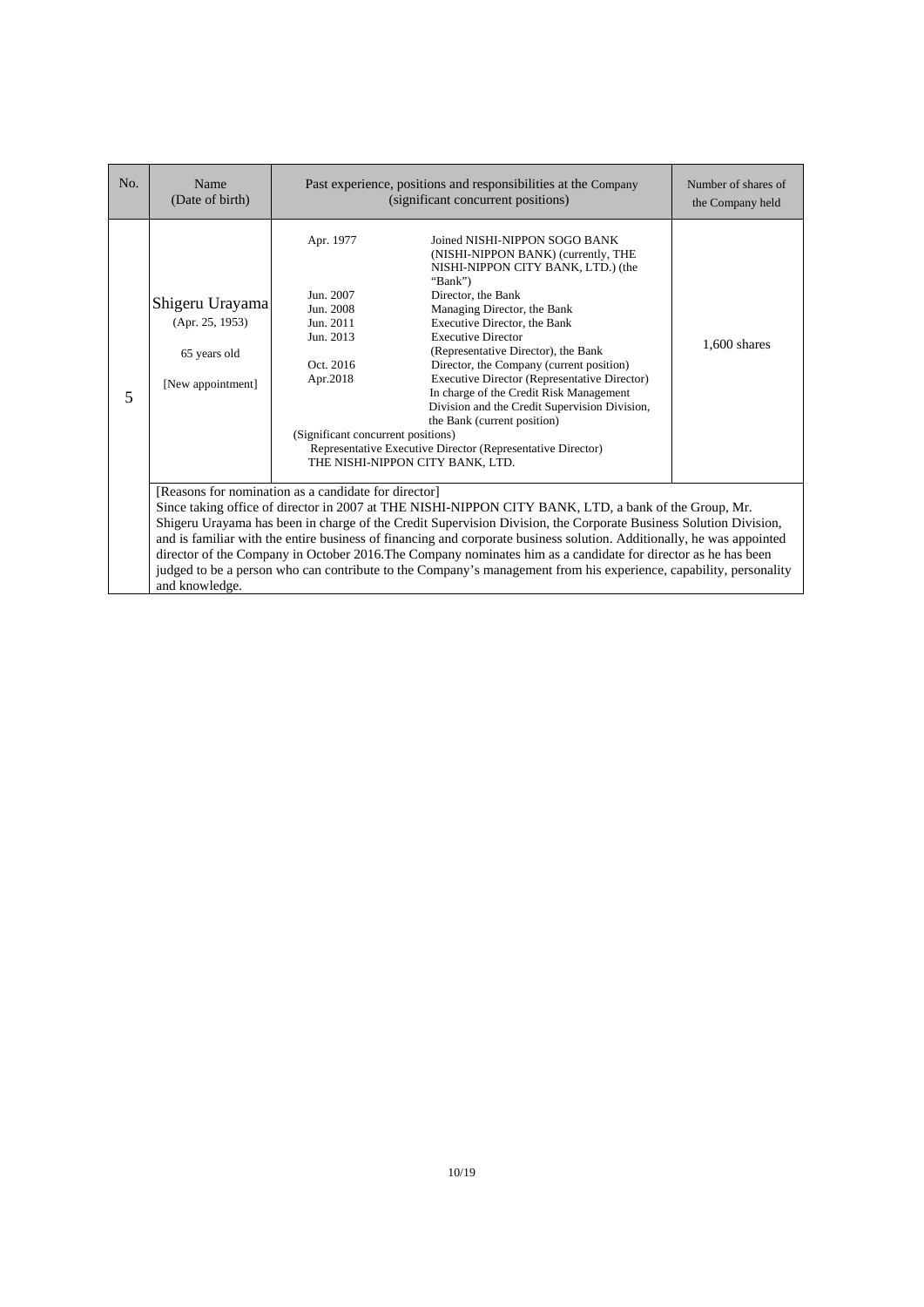| No. | Name<br>(Date of birth)                                                                                                                                                                                                                                                                                                                                                                                                                                                                                                                                                                                                       |                                                                                                                             | Past experience, positions and responsibilities at the Company<br>(significant concurrent positions)                                                                                                                                                                                                                                                                                                                                                                                                                                                                                                                                                                                                                                                                                                                          | Number of shares of<br>the Company held |
|-----|-------------------------------------------------------------------------------------------------------------------------------------------------------------------------------------------------------------------------------------------------------------------------------------------------------------------------------------------------------------------------------------------------------------------------------------------------------------------------------------------------------------------------------------------------------------------------------------------------------------------------------|-----------------------------------------------------------------------------------------------------------------------------|-------------------------------------------------------------------------------------------------------------------------------------------------------------------------------------------------------------------------------------------------------------------------------------------------------------------------------------------------------------------------------------------------------------------------------------------------------------------------------------------------------------------------------------------------------------------------------------------------------------------------------------------------------------------------------------------------------------------------------------------------------------------------------------------------------------------------------|-----------------------------------------|
| 6   | Hiroyuki Irie<br>(Nov. 11, 1957)<br>60 years old<br>[Reappointment]                                                                                                                                                                                                                                                                                                                                                                                                                                                                                                                                                           | Apr. 1981<br>Jun. 2010<br>Jun. 2011<br>May 2013<br>Jun. 2015<br>May 2016<br>Oct. 2016<br>(Significant concurrent positions) | Joined NISHI-NIPPON SOGO BANK<br>(NISHI-NIPPON BANK) (currently, THE<br>NISHI-NIPPON CITY BANK, LTD.) (the<br>"Bank")<br>Director<br>Deputy Head of Fukuoka Regional<br>Headquarters<br>General Manager of Head Office<br>General Manager of Fukuoka Branch, the Bank<br><b>Managing Director</b><br>Deputy Head of Fukuoka Regional<br>Headquarters<br>General Manager of Head Office<br>General Manager of Fukuoka Branch, the Bank<br>Managing Director, the Bank<br>Executive Director, the Bank<br><b>Executive Director</b><br>In charge of the Corporate Business Solution<br>Division and the Regional Relationship<br>Management Division, the Bank (current<br>position)<br>Director, the Company (current position)<br>Executive Director, THE NISHI-NIPPON CITY BANK, LTD.<br>Director, Shinoken Group. Co., Ltd. | 4,800 shares                            |
|     | [Reasons for nomination as a candidate for director]<br>Since taking office as director in 2010 at THE NISHI-NIPPON CITY BANK, LTD, a bank of the Group, Mr.<br>Hiroyuki Irie has been in charge of the sales divisions and the Regional Relationship Management Division etc., and<br>has accumulated experience in business operations. Additionally, he was appointed director of the Company in<br>October 2016. The Company nominates him as a candidate for director as he has been judged to be a person who can<br>contribute to the Company's management from his experience, capability, personality and knowledge. |                                                                                                                             |                                                                                                                                                                                                                                                                                                                                                                                                                                                                                                                                                                                                                                                                                                                                                                                                                               |                                         |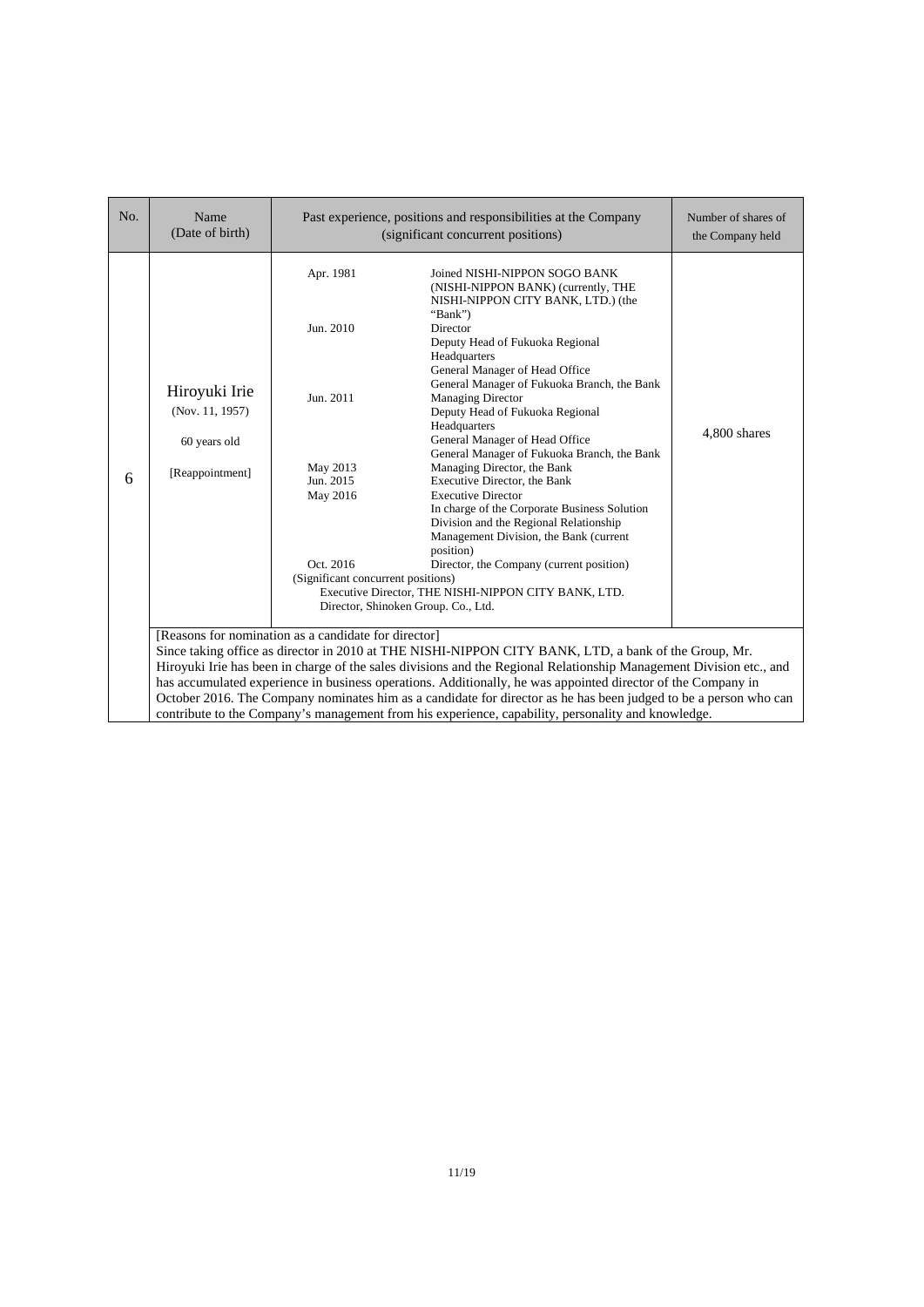| No. | Name<br>(Date of birth)                                                                                                                                                                                                                                                                                                                                                                                                                                                                                                                                                                                                                                                                         |                                                                                                                                                                   | Past experience, positions and responsibilities at the Company<br>(significant concurrent positions)                                                                                                                                                                                                                                                                                                                                                                                                                                                                                                                                                                                                                                                                                                                                                                                                                                                                                                                                                                                                                                              | Number of shares of<br>the Company held |
|-----|-------------------------------------------------------------------------------------------------------------------------------------------------------------------------------------------------------------------------------------------------------------------------------------------------------------------------------------------------------------------------------------------------------------------------------------------------------------------------------------------------------------------------------------------------------------------------------------------------------------------------------------------------------------------------------------------------|-------------------------------------------------------------------------------------------------------------------------------------------------------------------|---------------------------------------------------------------------------------------------------------------------------------------------------------------------------------------------------------------------------------------------------------------------------------------------------------------------------------------------------------------------------------------------------------------------------------------------------------------------------------------------------------------------------------------------------------------------------------------------------------------------------------------------------------------------------------------------------------------------------------------------------------------------------------------------------------------------------------------------------------------------------------------------------------------------------------------------------------------------------------------------------------------------------------------------------------------------------------------------------------------------------------------------------|-----------------------------------------|
| 7   | Shinya Hirota<br>(Nov. 30, 1958)<br>59 years old<br>[Reappointment]                                                                                                                                                                                                                                                                                                                                                                                                                                                                                                                                                                                                                             | Apr. 1981<br>May 2009<br>Dec. 2009<br>May 2010<br>Jun. 2011<br>Jun. 2012<br>Jun. 2013<br>May 2014<br>Oct. 2016<br>Jun. 2017<br>(Significant concurrent positions) | Joined The Bank of Tokyo, Ltd. (currently<br>MUFG Bank, Ltd.)<br>Senior Manager of Internal Audit Office, the<br>Internal Audit & Credit Examination Division<br>Joined THE NISHI-NIPPON CITY BANK,<br>LTD. (the "Bank")<br>General Manager assigned to the International<br>Business Division, the Bank<br>General Manager of the International Business<br>Division, the Bank<br><b>Executive Officer</b><br>General Manager of the International Business<br>Division, the Bank<br>Senior Executive Officer<br>General Manager of the International Business<br>Division, the Bank<br><b>Managing Director</b><br>General Manager of the International Business<br>Division, the Bank<br>Managing Director, the Bank<br>Director, the Company (current position)<br>Executive Director, THE NISHI-NIPPON<br>CITY BANK, LTD.<br>In charge of the Treasury & Portfolio<br>Investment Division, the Treasury & Securities<br>Transaction Division and the International<br>Business Division, the Bank (current position)<br>Executive Director, THE NISHI-NIPPON CITY BANK, LTD.<br>Audit & Supervisory Board member, OK Food Industry Co., Ltd. | $1,100$ shares                          |
|     | [Reasons for nomination as a candidate for director]<br>Since taking office as director in 2013 at THE NISHI-NIPPON CITY BANK, LTD, a bank of the Group, Mr. Shinya<br>Hirota has been in charge of the International Business Division, the Treasury & Portfolio Investment Division and<br>the Treasury & Securities Transaction Division etc., and has accumulated experience in business operations.<br>Additionally, he was appointed director of the Company in October 2016. The Company nominates him as a<br>candidate for director as he has been judged to be a person who can contribute to the Company's management from<br>his experience, capability, personality and knowledge. |                                                                                                                                                                   |                                                                                                                                                                                                                                                                                                                                                                                                                                                                                                                                                                                                                                                                                                                                                                                                                                                                                                                                                                                                                                                                                                                                                   |                                         |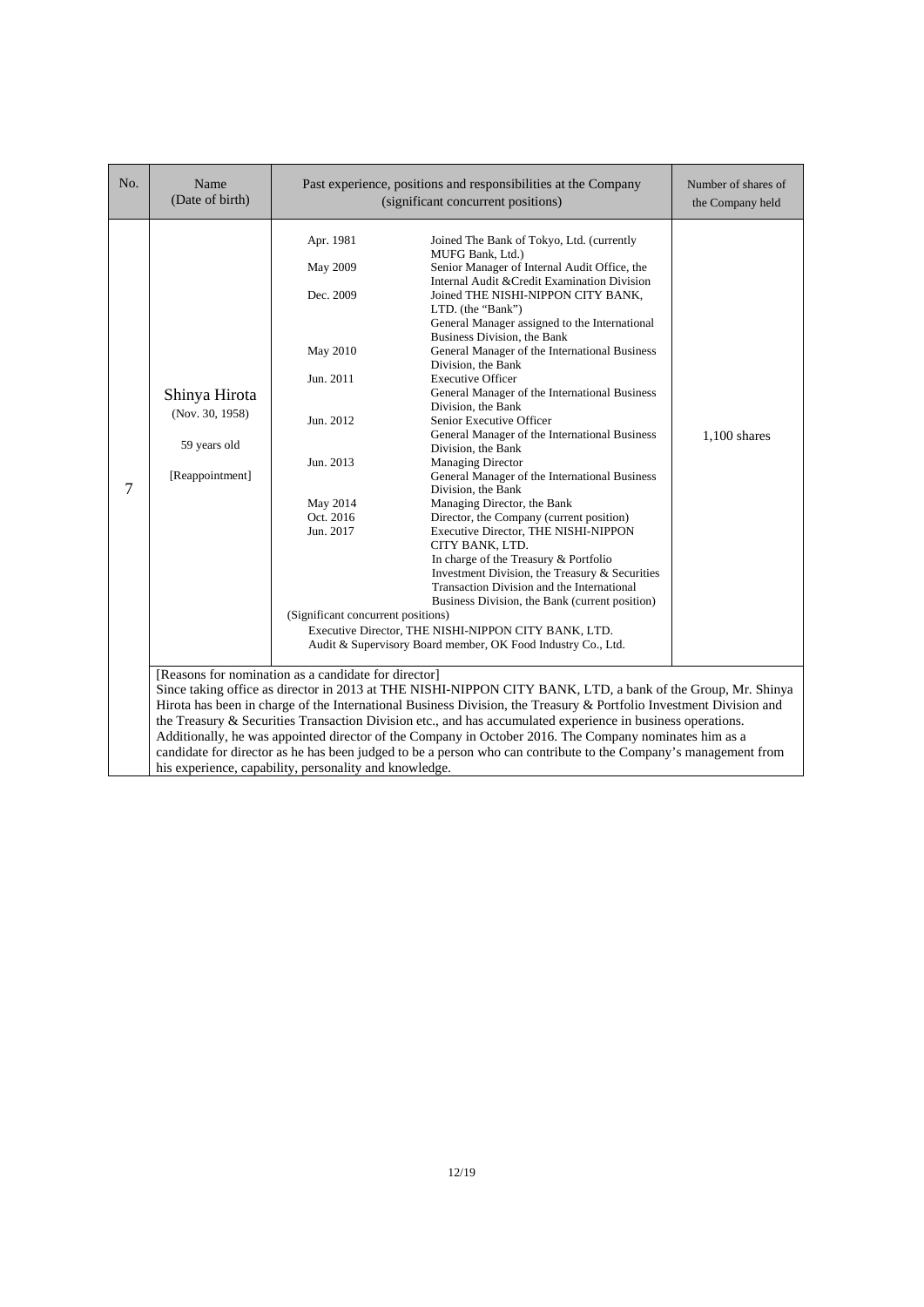| No. | Name<br>(Date of birth)                                                                                                                                                                                                                                                                                                                                                                                                                                                                                                                                                                                              |                                                                                                                                                      | Past experience, positions and responsibilities at the Company<br>(significant concurrent positions)                                                                                                                                                                                                                                                                                                                                                                                                                                                                                                                                                                                                                                                                                                                                                                                                                                                                                                                                                                                                                                         | Number of shares of<br>the Company held |
|-----|----------------------------------------------------------------------------------------------------------------------------------------------------------------------------------------------------------------------------------------------------------------------------------------------------------------------------------------------------------------------------------------------------------------------------------------------------------------------------------------------------------------------------------------------------------------------------------------------------------------------|------------------------------------------------------------------------------------------------------------------------------------------------------|----------------------------------------------------------------------------------------------------------------------------------------------------------------------------------------------------------------------------------------------------------------------------------------------------------------------------------------------------------------------------------------------------------------------------------------------------------------------------------------------------------------------------------------------------------------------------------------------------------------------------------------------------------------------------------------------------------------------------------------------------------------------------------------------------------------------------------------------------------------------------------------------------------------------------------------------------------------------------------------------------------------------------------------------------------------------------------------------------------------------------------------------|-----------------------------------------|
| 8   | Hideyuki<br>Murakami<br>(Mar. 14, 1961)<br>57 years old<br>[Reappointment]                                                                                                                                                                                                                                                                                                                                                                                                                                                                                                                                           | Apr. 1983<br>Jun. 2010<br>May 2012<br>Jun. 2012<br>May 2014<br>Jun. 2014<br>May 2016<br>Oct. 2016<br>Apr. 2017<br>(Significant concurrent positions) | Joined NISHI-NIPPON SOGO BANK<br>(NISHI-NIPPON BANK) (currently, THE<br>NISHI-NIPPON CITY BANK, LTD.) (the<br>"Bank" $)$<br><b>Executive Officer</b><br>General Manager of the Human Resources<br>Division and the Human Resource<br>Development Office, the Bank<br><b>Executive Officer</b><br>General Manager of the Corporate Planning<br>Division, the Bank<br>Senior Executive Officer<br>General Manager of the Corporate Planning<br>Division, the Bank<br>Senior Executive Officer, the Bank<br>Managing Director, the Bank<br><b>Managing Director</b><br>Head of Tokyo Headquarters, the Bank<br>Director.<br>In charge of the Compliance & Risk<br>Management Division, Deputy in charge of the<br>Corporate Planning Division, the Company<br>(current position)<br><b>Managing Director</b><br>Head of Tokyo Headquarters<br>In charge of the Corporate Planning Division,<br>the Corporate Risk Management Division and<br>the Compliance Risk Supervisory Division, the<br>Bank (current position)<br>Managing Director, THE NISHI-NIPPON CITY BANK, LTD.<br>Audit & Supervisory Board member, Showa Manufacturing Co., Ltd. | 3,000 shares                            |
|     | [Reasons for nomination as a candidate for director]<br>Since taking office as managing director in 2014 at THE NISHI-NIPPON CITY BANK, LTD, a bank of the Group,<br>Mr. Hideyuki Murakami has been in charge of the corporate planning and management divisions etc., and has<br>accumulated experience in business operations. Additionally, he was appointed director of the Company in October<br>2016. The Company nominates him as a candidate for director as he has been judged to be a person who can<br>contribute to the Company's management from his experience, capability, personality and knowledge. |                                                                                                                                                      |                                                                                                                                                                                                                                                                                                                                                                                                                                                                                                                                                                                                                                                                                                                                                                                                                                                                                                                                                                                                                                                                                                                                              |                                         |

(Note) There is no special interest between each candidate for director and the Company.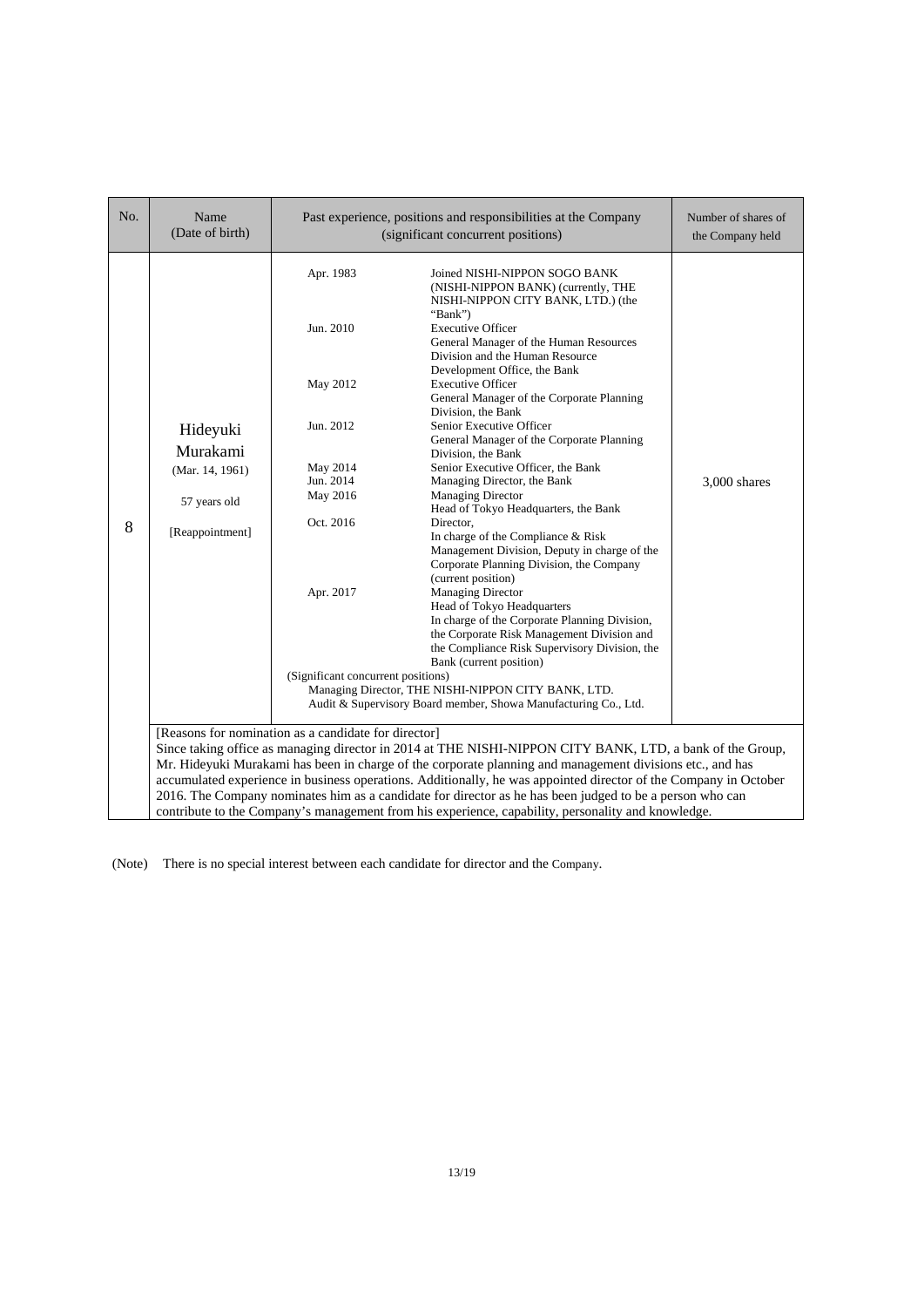**Proposal No. 3:** Election of 4 Directors who are Audit and Supervisory Committee members

The terms of office of all of the 4 Directors who are Audit and Supervisory Committee members will expire at the conclusion of this Annual General Meeting of Shareholders. Accordingly, the election of 4 Directors who are Audit and Supervisory Committee members is proposed.

This proposal has been approved by Audit and Supervisory Committee.

The candidates are as follows:

| No. | Name<br>(Date of birth)                                                                                                                                                                                                                                                                                                                                                                                                                                                                                                                                                                                                                                                                                                                                                                                | Past experience, positions and responsibilities at the Company<br>(significant concurrent positions) | Number of shares of<br>the Company held                                                                                                                                                                                                                                                                                                                                                                                                                                                                                                                                                                          |                |
|-----|--------------------------------------------------------------------------------------------------------------------------------------------------------------------------------------------------------------------------------------------------------------------------------------------------------------------------------------------------------------------------------------------------------------------------------------------------------------------------------------------------------------------------------------------------------------------------------------------------------------------------------------------------------------------------------------------------------------------------------------------------------------------------------------------------------|------------------------------------------------------------------------------------------------------|------------------------------------------------------------------------------------------------------------------------------------------------------------------------------------------------------------------------------------------------------------------------------------------------------------------------------------------------------------------------------------------------------------------------------------------------------------------------------------------------------------------------------------------------------------------------------------------------------------------|----------------|
| 1   | Kiyotaka<br>Tomoike<br>(Jan. 14, 1960)<br>58 years old<br>[New appointment]                                                                                                                                                                                                                                                                                                                                                                                                                                                                                                                                                                                                                                                                                                                            | Apr. 1984<br>May 2010<br>Apr. 2013<br>Jun. 2013<br>Jun. 2015<br>Jul. 2016<br>Apr. 2018               | Joined NISHI-NIPPON BANK (currently,<br>THE NISHI-NIPPON CITY BANK, LTD.)<br>(the "Bank")<br>General Manager of the Operations Planning &<br>Management Division, the Bank<br>General Manager of Hakata Branch, the Bank<br><b>Executive Officer</b><br>General Manager of Hakata Branch, the Bank<br>Senior Executive Officer<br>General Manager of Hakata Branch, the Bank<br>Senior Executive Officer<br>Head of Chikugo Regional Headquarters<br>Head of Chikuho Regional Headquarters,<br>the Bank<br>Senior Executive Officer<br>Office of Audit and Supervisory Committee,<br>the Bank (current position) | $1,875$ shares |
|     | [Reasons for nomination as a candidate for director who is an Audit and Supervisory Committee member]<br>Mr. Kiyotake Tomoike took office as General Manager of the Operations Planning & Management Division in 2010<br>at THE NISHI-NIPPON CITY BANK, LTD, a bank of the Group. Since taking office as executive officer in 2013,<br>Mr. Kiyotaka Tomoike has served as General Manager of Hakata Branch, Head of Chikugo Regional Headquarters<br>and Chikuho Regional Headquarters, and is familiar with the entire banking business. The Company nominates him<br>as a candidate for director who is an Audit and Supervisory Committee member as he has been judged to be a person<br>who can contribute to the Company's management from his experience, capability, personality and knowledge. |                                                                                                      |                                                                                                                                                                                                                                                                                                                                                                                                                                                                                                                                                                                                                  |                |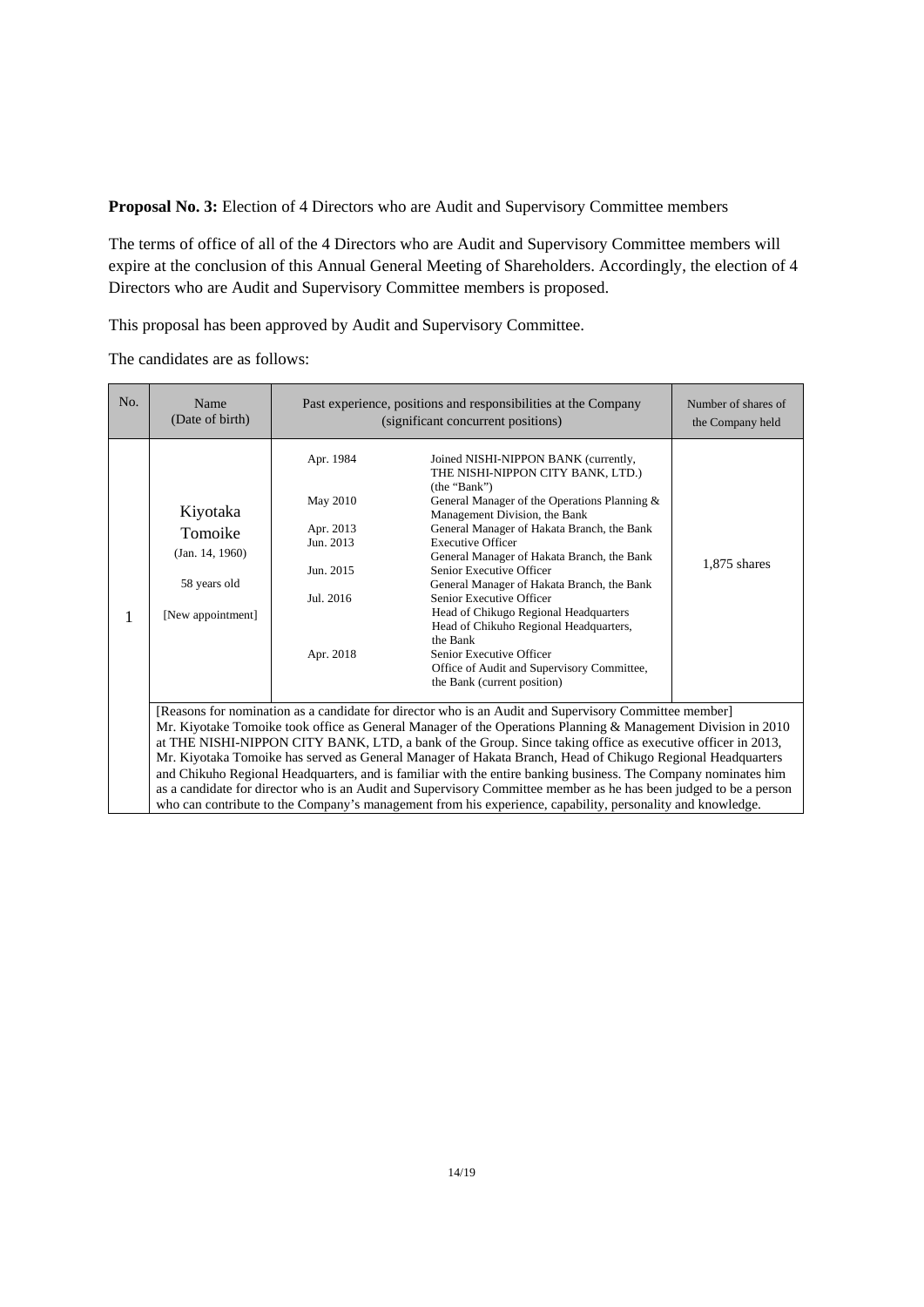| No.            | Name<br>(Date of birth)                                                                                                                                                                                                                                                                                                                                                                                                                             | Past experience, positions and responsibilities at the Company<br>(significant concurrent positions)                                                    |                                                                                                                                                                                                                                                                                                                                                                                                                                                                                                                                                                                                                                                                                                                                                                                               | Number of shares of<br>the Company held/<br><b>Attendance at Meeting</b>                                                                                                                                                  |
|----------------|-----------------------------------------------------------------------------------------------------------------------------------------------------------------------------------------------------------------------------------------------------------------------------------------------------------------------------------------------------------------------------------------------------------------------------------------------------|---------------------------------------------------------------------------------------------------------------------------------------------------------|-----------------------------------------------------------------------------------------------------------------------------------------------------------------------------------------------------------------------------------------------------------------------------------------------------------------------------------------------------------------------------------------------------------------------------------------------------------------------------------------------------------------------------------------------------------------------------------------------------------------------------------------------------------------------------------------------------------------------------------------------------------------------------------------------|---------------------------------------------------------------------------------------------------------------------------------------------------------------------------------------------------------------------------|
| $\overline{2}$ | Yuji Tanaka<br>(Feb. 26, 1948)<br>70 years old<br>[Reappointment]<br>Outside                                                                                                                                                                                                                                                                                                                                                                        | Apr. 1972<br>Jun. 2002<br>Jun. 2005<br>Jun. 2007<br>Apr. 2008<br>Jun. 2010<br>Jun. 2011<br>Apr. 2013<br>Oct. 2016<br>(Significant concurrent positions) | Joined SAIBUGAS Co., Ltd.<br>Director And General Manager, SAIBUGAS<br>Co., Ltd.<br>Managing Director, SAIBUGAS Co., Ltd.<br>Senior Managing Director, SAIBUGAS Co.,<br>Ltd.<br>President (Representative Director),<br>SAIBUGAS Co., Ltd.<br>President, Representative Director and Chief<br>Executive Officer, SAIBUGAS Co., Ltd.<br>Corporate Auditor, Director, THE NISHI-<br>NIPPON CITY BANK, LTD.<br>Chairman (Representative Director),<br>SAIBUGAS Co., Ltd.<br>(current position)<br>Director, Audit and Supervisory Committee<br>member, the Company<br>(current position)<br>Chairman, Representative Director, SAIBUGAS Co., Ltd.<br>Audit & Supervisory Board member, HIROSHIMA GAS CO., LTD.<br>Director, THE TORIGOE CO., LTD.<br>Director, WAKACHIKU CONSTRUCTION, CO., LTD. | 0 shares<br>Attendance at the<br>meeting of the Board<br>of Directors: 76.9%<br>$(10 \times / 13 \times )$<br>Attendance at the<br>meeting of the Audit<br>and Supervisory<br>Committee: 100%<br>$(8 \times / 8 \times )$ |
|                | [Reasons for nomination as a candidate for director who is an Outside Audit and Supervisory Committee member]<br>Mr. Yuji Tanaka has considerable experience and extensive knowledge as a corporate manager. The Company<br>nominates him as a candidate for director who is an Outside Audit and Supervisory Committee member as he has<br>been judged to be qualified as Director from the perspective of strengthening the supervising function. |                                                                                                                                                         |                                                                                                                                                                                                                                                                                                                                                                                                                                                                                                                                                                                                                                                                                                                                                                                               |                                                                                                                                                                                                                           |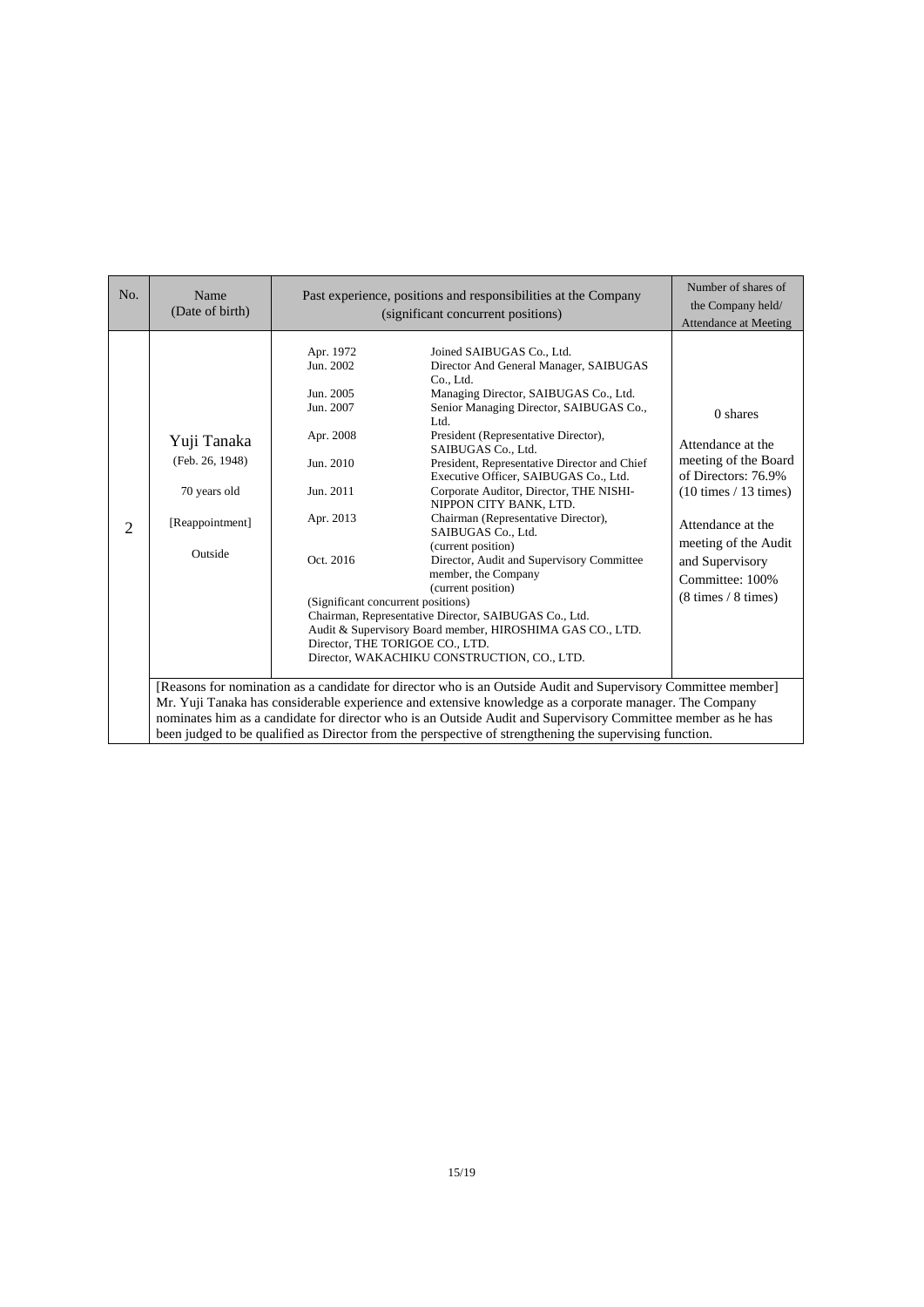| No. | Name<br>(Date of birth)                                                                                                                                                                                                                                                                                                                                                                                                                              | Past experience, positions and responsibilities at the Company<br>(significant concurrent positions)                                                                 |                                                                                                                                                                                                                                                                                                                                                                                                                                                                                                                                                                                                                                                                                                                                                                                   | Number of shares of<br>the Company held/<br><b>Attendance at Meeting</b>                                                                                                                                                   |  |
|-----|------------------------------------------------------------------------------------------------------------------------------------------------------------------------------------------------------------------------------------------------------------------------------------------------------------------------------------------------------------------------------------------------------------------------------------------------------|----------------------------------------------------------------------------------------------------------------------------------------------------------------------|-----------------------------------------------------------------------------------------------------------------------------------------------------------------------------------------------------------------------------------------------------------------------------------------------------------------------------------------------------------------------------------------------------------------------------------------------------------------------------------------------------------------------------------------------------------------------------------------------------------------------------------------------------------------------------------------------------------------------------------------------------------------------------------|----------------------------------------------------------------------------------------------------------------------------------------------------------------------------------------------------------------------------|--|
| 3   | Hirohiko<br><b>Okumura</b><br>(Mar. 6, 1942)<br>76 years old<br>[Reappointment]<br>Outside                                                                                                                                                                                                                                                                                                                                                           | Apr. 1964<br>Jan. 1972<br>Jun. 1989<br>Jun. 1991<br>Jul. 1995<br>Oct. 2002<br>Sep. 2005<br>Jun. 2011<br>Apr. 2012<br>Oct. 2016<br>(Significant concurrent positions) | Joined The Bank of Japan<br>Joined Nomura Research Institute, Ltd.<br>Member of the Board and General Manager of<br>Economic Research Department, Nomura<br>Research Institute, Ltd.<br>Executive Fellow, Nomura Research Institute,<br>Ltd.<br>Professor, the Faculty of Economics,<br>Gakushuin University<br>Executive Director, Gakushuin School<br>Corporation<br>(Professor, the Faculty of Economics,<br>Gakushuin University)<br>Resigned as Executive Director, Gakushuin<br><b>School Corporation</b><br>Corporate Auditor, THE NISHI-NIPPON<br>CITY BANK, LTD.<br>Professor Emeritus, Gakushuin University<br>(current position)<br>Director, Audit and Supervisory Committee<br>member, the Company<br>(current position)<br>Professor Emeritus, Gakushuin University | $0$ shares<br>Attendance at the<br>meeting of the Board<br>of Directors: 100%<br>$(13 \times / 13 \times )$<br>Attendance at the<br>meeting of the Audit<br>and Supervisory<br>Committee: 100%<br>$(8 \times / 8 \times )$ |  |
|     | [Reasons for nomination as a candidate for director who is an Outside Audit and Supervisory Committee member]<br>Mr. Hirohiko Okumura has considerable experience and extensive knowledge as academic expert. The Company<br>nominates him as a candidate for director who is an Outside Audit and Supervisory Committee member as he has<br>been judged to be qualified as Director from the perspective of strengthening the supervising function. |                                                                                                                                                                      |                                                                                                                                                                                                                                                                                                                                                                                                                                                                                                                                                                                                                                                                                                                                                                                   |                                                                                                                                                                                                                            |  |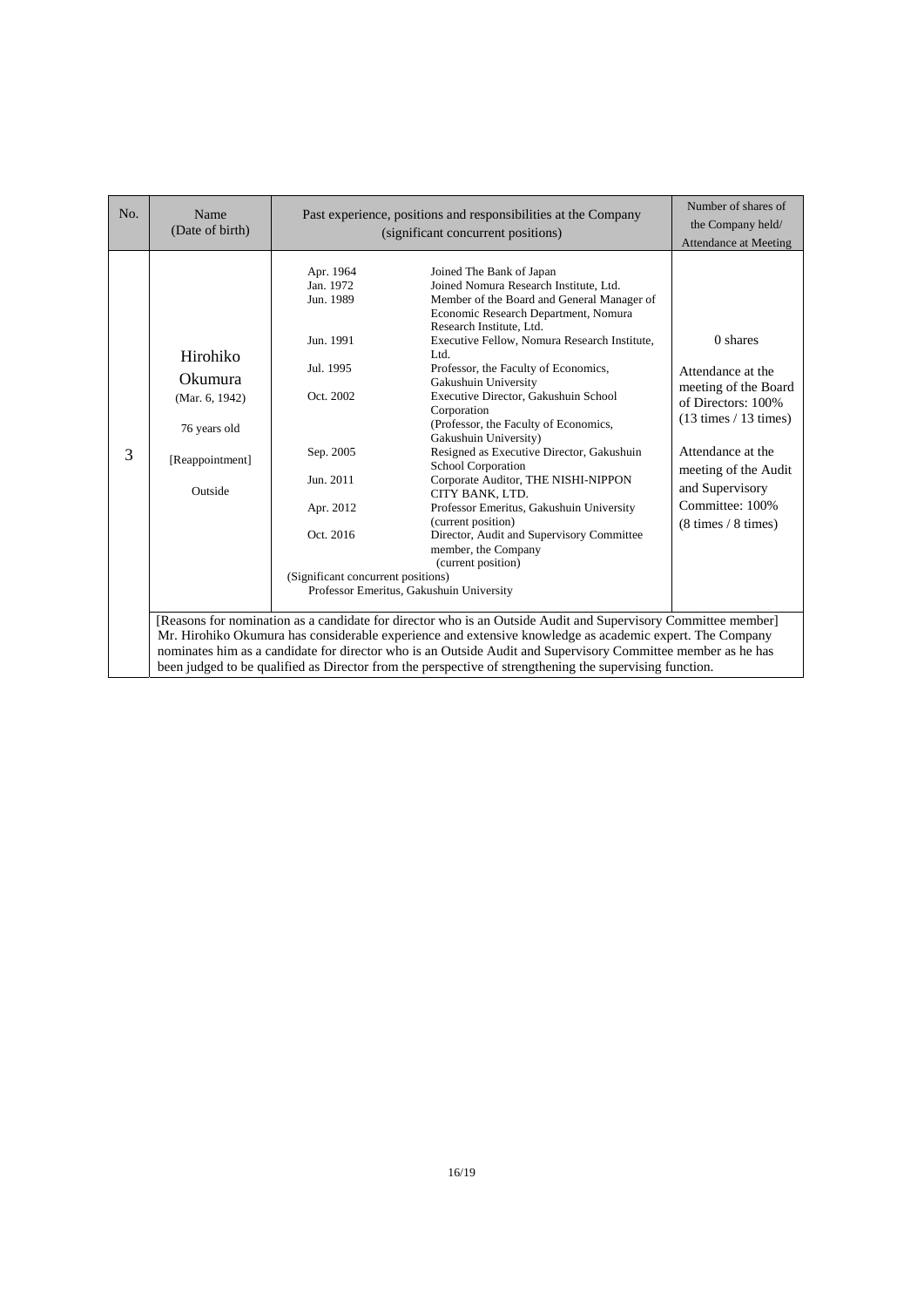| No.            | Name<br>(Date of birth)                                                                                                                                                                                                                                                                                                                                                                                                                                                                                                | Past experience, positions and responsibilities at the Company<br>(significant concurrent positions)                                                         |                                                                                                                                                                                                                                                                                                                                                                                                                                                                                                                                                                                                                                                                                              | Number of shares of<br>the Company held/<br><b>Attendance at Meeting</b>                                                                                                                                                       |  |
|----------------|------------------------------------------------------------------------------------------------------------------------------------------------------------------------------------------------------------------------------------------------------------------------------------------------------------------------------------------------------------------------------------------------------------------------------------------------------------------------------------------------------------------------|--------------------------------------------------------------------------------------------------------------------------------------------------------------|----------------------------------------------------------------------------------------------------------------------------------------------------------------------------------------------------------------------------------------------------------------------------------------------------------------------------------------------------------------------------------------------------------------------------------------------------------------------------------------------------------------------------------------------------------------------------------------------------------------------------------------------------------------------------------------------|--------------------------------------------------------------------------------------------------------------------------------------------------------------------------------------------------------------------------------|--|
| $\overline{4}$ | Nobuko<br>Takahashi<br>(Nov. 17, 1953)<br>64 years old<br>[Reappointment]<br>Outside                                                                                                                                                                                                                                                                                                                                                                                                                                   | Apr. 1976<br>Apr. 1986<br>Jun. 2009<br>Mar. 2015<br>Apr. 2015<br>Jun. 2015<br>Oct. 2016<br>(Significant concurrent positions)<br>Life and Economy Journalist | Joined SHUFUNOTOMO, Co., Ltd.<br>Became a freelance life and economy<br>Journalist<br>(current position)<br>Audit & Supervisory Board member, Japan<br><b>Finance Corporation</b><br>(current position)<br>Statutory Auditor, Tonen General Sekiyu K.K.<br>(currently, JXTG Holdings, Inc.)<br>(current position)<br>Director, Aioi Nissay Dowa Insurance Co. Ltd<br>(current position)<br>Director, THE NISHI-NIPPON CITY BANK,<br>LTD.<br>Director, Audit and Supervisory Committee<br>member, the Company<br>(current position)<br>Audit & Supervisory Board member, Japan Finance Corporation<br>Statutory Auditor, JXTG Holdings, Inc.<br>Director, Aioi Nissay Dowa Insurance Co., Ltd | $1,000$ shares<br>Attendance at the<br>meeting of the Board<br>of Directors: 100%<br>$(13 \times / 13 \times )$<br>Attendance at the<br>meeting of the Audit<br>and Supervisory<br>Committee: 100%<br>$(8 \times / 8 \times )$ |  |
|                | [Reasons for nomination as a candidate for director who is an Outside Audit and Supervisory Committee member]<br>Ms. Nobuko Takahashi has perspective of a longtime journalist and specialist on lifestyle economics, as well as<br>extensive knowledge of economy and finance. The Company nominates him as a candidate for director who is an<br>Outside Audit and Supervisory Committee member as he has been judged to be qualified as Director from the<br>perspective of strengthening the supervising function. |                                                                                                                                                              |                                                                                                                                                                                                                                                                                                                                                                                                                                                                                                                                                                                                                                                                                              |                                                                                                                                                                                                                                |  |

(Notes) 1. There are ordinary banking transactions between SAIBUGAS Co., Ltd., HIROSHIMA GAS CO., LTD. and WAKACHIKU CONSTRUCTION, CO., LTD., of which Mr. Yuji Tanaka, a candidate for director, serves as Director, and the Group. However, concerning each of the 3 companies, the sales from transactions with the Company on a consolidated basis accounts for less than 1% of the total sales, and the gross operating profit of the Company gained from each of the 3 companies also accounts for less than 1% of the total gross operating profit of the Company on a consolidated basis.

There are no business transactions between THE TORIGOE CO., LTD. and the Group.

- 2. There are no business transactions between Gakushuin University, of which Mr. Hirohiko Okumura, a candidate for director who is an Audit and Supervisory Committee member, serves as Professor Emeritus, and the Group.
- 3. There are ordinary banking transactions between Japan Finance Corporation, JXTG Holdings, Inc. and Aioi Nissay Dowa Insurance Co., Ltd, of which Ms. Nobuko Takahashi, a candidate for director who is an Audit and Supervisory Committee member, serves as Director, and the Group. However, concerning each of the 3 companies, the sales from transactions with the Company on a consolidated basis accounts for less than 1% of the total sales, and the gross operating profit of the Company gained from each of the 3 companies also accounts for less than 1% of the total gross operating profit of the Company on a consolidated basis.
- 4. There are banking transactions between Mr. Kiyotaka Tomoike, Mr. Yuji Tanaka, Hirohiko Okumura and Ms. Nobuko Takahashi, and the Group. However, they are ordinary banking transactions and there is no special interest between these candidates and the Group.
- 5. Mr. Yuji Tanaka, Mr. Hirohiko Okumura and Ms. Nobuko Takahashi are candidates for directors who are Outside Audit and Supervisory Committee members.
- 6. The terms of office of Mr. Yuji Tanaka, Mr. Hirohiko Okumura and Ms. Nobuko Takahashi as outside directors (Audit and Supervisory Committee members) will have been one (1) year and nine (9) months at the conclusion of this annual general meeting of shareholders.
- 7. If the appointment of Mr. Kiyotaka Tomoike as director who is an Audit and Supervisory Committee member is approved, the Company will enter into an agreement with him pursuant to Article 427, Paragraph 1 of the Companies Act to limit his liabilities to the minimum liability amount stipulated in Article 425,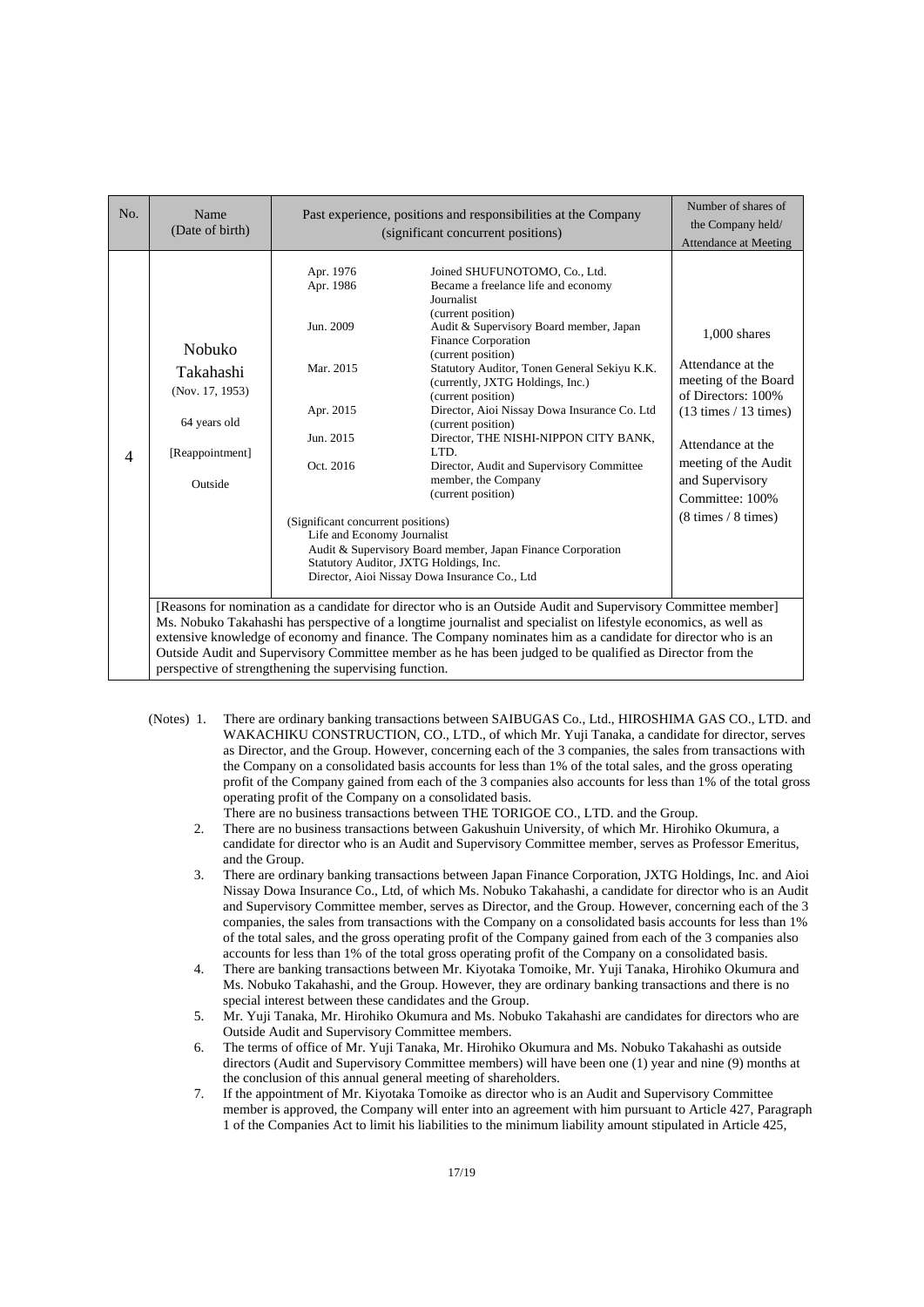Paragraph 1 of the Act when he is in good faith and without gross negligence in performing duties as nonexecutive director.

- 8. The Company has already entered into an agreement with each of Mr. Yuji Tanaka, Mr. Hirohiko Okumura and Ms. Nobuko Takahashi pursuant to Article 427, Paragraph 1 of the Companies Act to limit their liabilities to the minimum liability amount stipulated in Article 425, Paragraph 1 of the Act when they are in good faith and without gross negligence in performing duties as non-executive directors. In addition, if this proposal is approved as originally proposed, the Company plans to continue executing the same agreement to limit liabilities with each of them.
- 9. Mr. Yuji Tanaka, Mt. Hirohiko Okumura and Ms. Nobuko Takahashi have been registered as an Independent Director with the Tokyo Stock Exchange and the Fukuoka Stock Exchange.